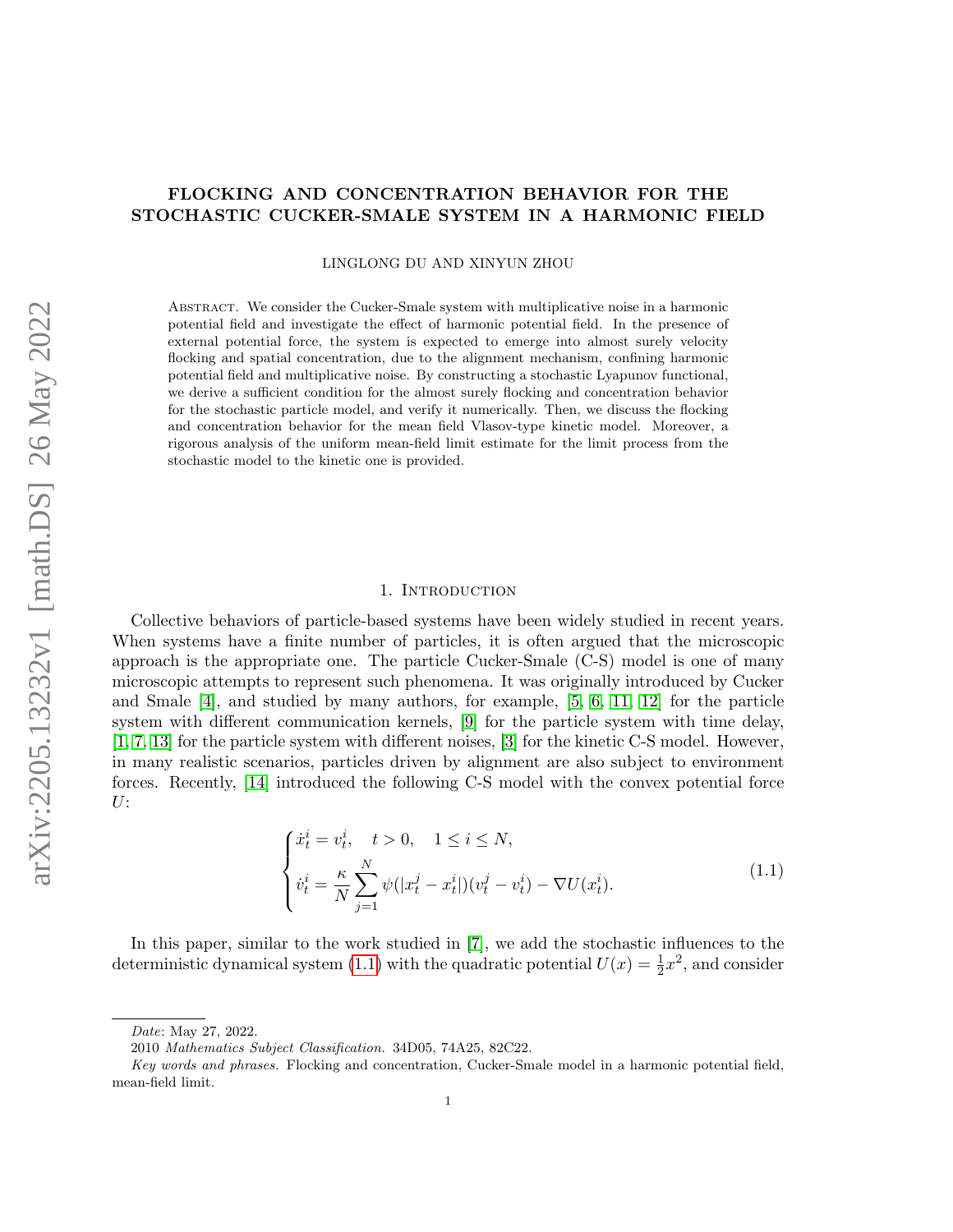the following stochastic system

<span id="page-1-0"></span>
$$
\begin{cases} dx_t^i = v_t^i dt, & t > 0, \quad 1 \le i \le N, \\ dv_t^i = \frac{\kappa}{N} \sum_{j=1}^N \psi(|x_t^j - x_t^i|)(v_t^j - v_t^i) dt - x_t^i dt + \sqrt{2\sigma}(v_t^i - v_t^c) dW_t. \end{cases}
$$
(1.2)

 $(x_t^i, v_t^i) \in \mathbb{R}^{2d}$  denote the velocity and position of the *i*th agent. The noise  $W_t$  is the same  $(x_t^i, v_t^j) \in \mathbb{R}^{n-1}$  denote the velocity and position of the  $i$ th agent. The hoise  $W_t$  is the same Brownian motion in all directions of  $\mathbb{R}^d$ . The diagonal diffusion matrix  $\sqrt{2\sigma}(v_t^i - v_t^c)$  tells us that "noise intensity" depends on the localization of the velocity in a simple way, here  $\sigma$  is a positive constant.  $\psi(|x_t^j - x_t^i|)$  is a communication weight function and satisfies the symmetry condition and translation invariance.  $|\cdot|$  denotes the standard  $\ell^2$ -norm in  $\mathbb{R}^d$ .

When the number of particles  $N$  is excessively large, it becomes increasingly difficult to follow the dynamics of each individual agent. Hence, instead of simulating the behavior of each individual agent, we would like to describe the kinetic collective behavior encoded by the density distribution whose evolution is governed by one sole mesoscopic partial differential equation. Applying the BBGKY hierarchy, one can derive the following corresponding kinetic model from [\(1.2\)](#page-1-0):

$$
\partial_t f + v \cdot \nabla_x f + \nabla_v \cdot (L[f]f) - x \cdot \nabla_v f = \sigma \Delta_v(|v - v_c|^2 f),
$$
  
\n
$$
L[f](x, v, t) := -\kappa \int_{\mathbb{R}^{2d}} \psi(|x - y|) (v - v_*) f(y, v_*, t) dv_* dy, \quad x, v \in \mathbb{R}^d, t > 0,
$$
\n(1.3)

subject to suitable initial configuration

<span id="page-1-2"></span><span id="page-1-1"></span>
$$
f(x, v, 0) = f_0(x, v).
$$
\n(1.4)

In this paper, we address the following question:

(Q): With the confining harmonic potential, can we drive a sufficient condition to rigorously verify the formation of the velocity flocking and spatial concentration result both for the stochastic particle model [\(1.2\)](#page-1-0) and related mean-field Vlasov-type kinetic model [\(1.3\)](#page-1-1)?

We exploit the above question from both the analytic and numerical views. First we derive a sufficient framework leading to the formation of the almost surely flocking in velocity and spatial concentration due to the alignment mechanism, confining potential and multiplicative noise. Without the confining potential field, the authors proved the velocity flocking result by deriving a differential inequality system and solving a geometric Brownian motion equation for the velocity directly [\[1\]](#page-26-6). The result in their paper also implied that the multiplicative noise could give the strong flocking result, compared with the case of the additive noise. However, system [\(1.2\)](#page-1-0) is coupled by the existence of confining harmonic field. We use the Lyapunov functional method and define a related differential operator to get the almost surely velocity flocking and spatial concentration result. By using Euler's method, we verify the analytic results numerically.

Second, we study the long-time behavior for the related mean-field Vlasov-type kinetic model [\(1.3\)](#page-1-1). We introduce a Lyapunov functional  $\mathcal{L}[f]$  (see [\(3.5\)](#page-9-0)), which is equivalent to the standard Lyapunov functional  $\mathcal{L}[f]$  see [\(3.6\)](#page-9-1)) measuring the position and velocity variances of the kinetic density function  $f$ . We exploit a sufficient condition for the flocking and concentration result for the mean-field Vlasov-type kinetic model [\(1.3\)](#page-1-1). Due to the confining potential term, the standard Lyapunov functional is not enough to derive the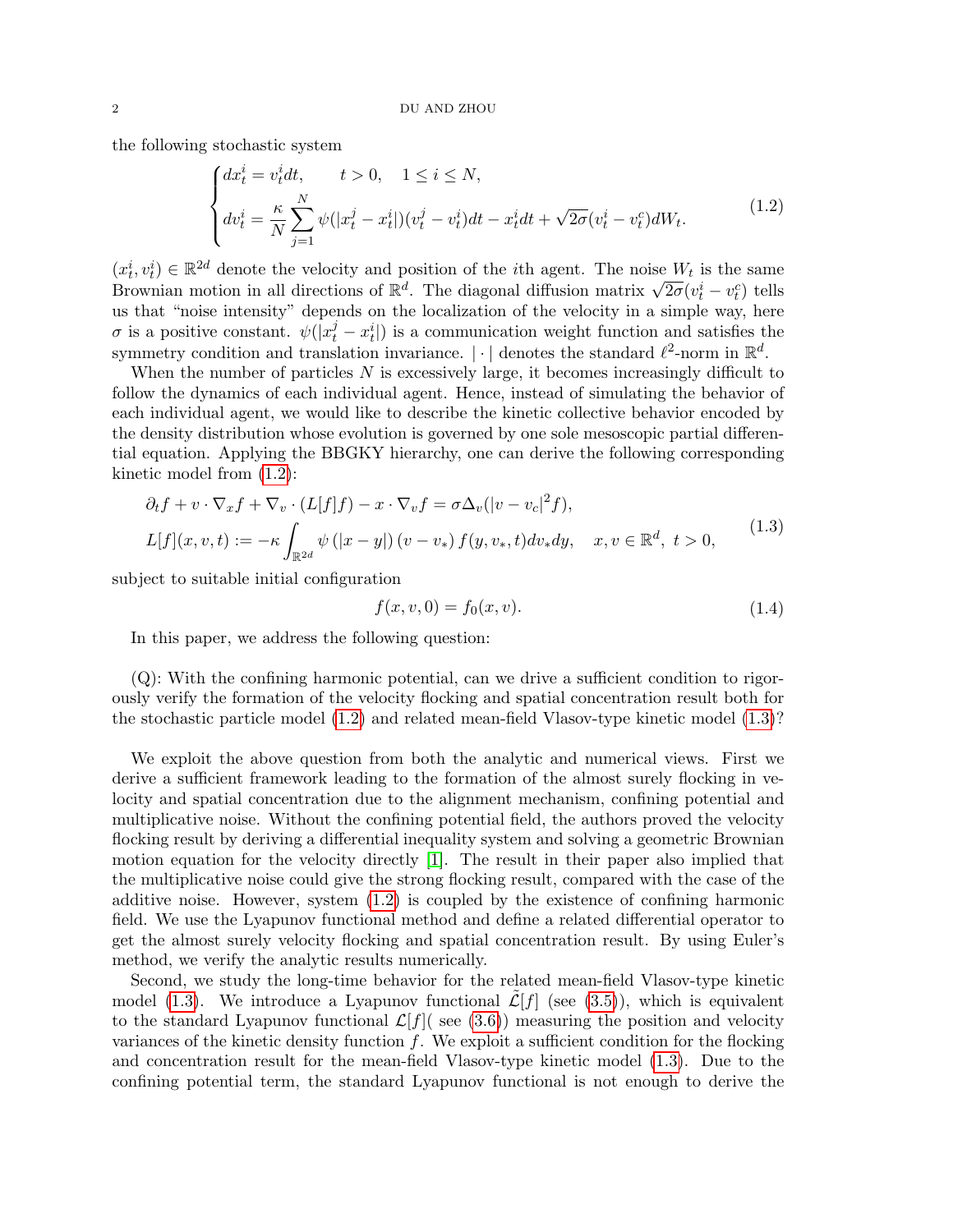Grönwall's type inequality for it. Therefore we consider the equivalent functional containing the cross term  $\int_{\mathbb{R}^{2d}} (x - x_c) \cdot (v - v_c) f dx dv$ . We also address the existence of the classical solution for the kinetic model in a weighted Sobolev space.

Third, since we are dealing with the Vlasov-type kinetic equation corresponding to the stochastic particle C-S model with a harmonic potential field, we discuss the mean-field limit and provide the rigorous analysis for it. In [\[2\]](#page-26-11), rigorous finite-in-time mean-field limit has been derived from the C-S particle system with additive noise to the corresponding C-S Vlasov-type equation. However, to get the uniform-in-time mean-field limit estimate for our model, we need to perform a more rigorous analysis, considering the coupling difficulty brought by the confining potential filed. We also utilize the detailed information of the McKean process, which was developed in [\[15\]](#page-26-12). Therefore, by making use of the flocking estimate for the limit process, we establish the proof of the uniform-in-time mean-field limit.

We introduce the following definition.

<span id="page-2-2"></span>Definition 1.1. The stochastic system has an asymptotic strong stochastic flocking in velocity and concentration in position if the position and velocity processes  $\{x_t^i, v_t^i\}$   $(i = 1, \cdots, N)$ satisfy the following condition: For  $1 \leq i, j \leq N$ , the differences of all pairwise position and velocity processes go to zero asymptotically,

$$
\lim_{t \to \infty} (|x_t^i - x_t^j| + |v_t^i - v_t^j|) = 0, \quad a.s.
$$

The rest of this paper is organized as follows. In Section [2,](#page-2-0) we study the velocity flocking and spatial concentration result for the stochastic particle model analytically and numerically. In Section [3,](#page-7-0) we present the well-posedness and long-time behavior of the kinetic C-S Vlasov-type equation. In Section [4,](#page-12-0) we prove the uniform-in-time mean-field limit from the stochastic particle C-S system to the kinetic C-S Vlasov-type equation.

# 2. Stochastic particle system

<span id="page-2-0"></span>In this section, we study the velocity flocking and spatial concentration result for the stochastic particle model [\(1.2\)](#page-1-0) analytically and numerically. We first introduce a macromicro decomposition to decompose the system into two parts: one system describes the macroscopic dynamics and the other system describes the microscopic fluctuations.

2.1. A Macro-Micro decomposition. For the stochastic flocking estimate, we introduce macro (ensemble average) process

$$
x_t^c = \frac{1}{N} \sum_{i=1}^N x_t^i, \quad v_t^c = \frac{1}{N} \sum_{i=1}^N v_t^i
$$

and micro (fluctuation) process

 $\hat{x}_t^i = x_t^i - x_t^c$ ,  $\hat{v}_t^i = v_t^i - v_t^c$ .

Then  $\sum_{i=1}^{N}$  $i=1$  $\hat{x}_t^i = \sum^N$  $i=1$  $\hat{v}_t^i = 0.$ 

Averaging over *i* in [\(1.2\)](#page-1-0) gives the evolution of  $(x_t^c, v_t^c)$ :

<span id="page-2-1"></span>
$$
\begin{cases} dx_t^c = v_t^c dt, \\ dv_t^c = -x_t^c dt. \end{cases} \tag{2.1}
$$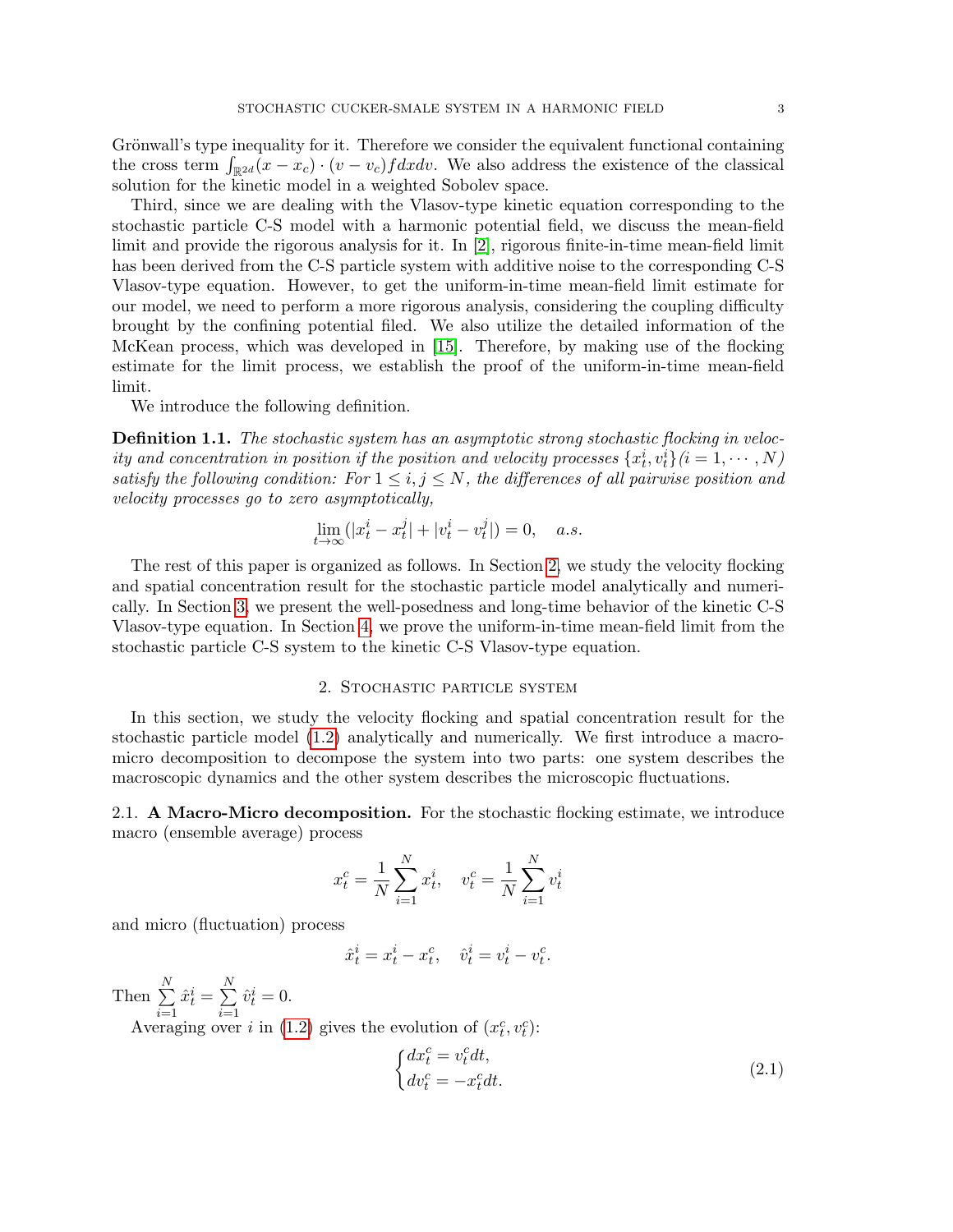#### 4 DU AND ZHOU

Given the deterministic initial configuration  $(x_0^c, v_0^c)$ , one can get the dynamics of the macroscopic variables  $(x_t^c, v_t^c)$ , which satisfy the harmonic oscillator motion as follows:

$$
x_t^c = x_0^c \cos t + v_0^c \sin t, \quad v_t^c = v_0^c \cos t - x_0^c \sin t, \quad a.s.
$$

Next, we subtract [\(2.1\)](#page-2-1) from [\(1.2\)](#page-1-0) to derive the evolution of perturbation  $(\hat{x}_t^i, \hat{v}_t^i)$ :

<span id="page-3-0"></span>
$$
\begin{cases} d\hat{x}_t^i = \hat{v}_t^i dt, \\ d\hat{v}_t^i = \frac{\kappa}{N} \sum_{j=1}^N \psi(|\hat{x}_t^j - \hat{x}_t^i|)(\hat{v}_t^j - \hat{v}_t^i) dt - \hat{x}_t^i dt + \sqrt{2\sigma} \hat{v}_t^i dW_t. \end{cases}
$$
(2.2)

In the next subsection, we will show that the stochastic system  $(1.2)$  flocks in the sense of Definition [1.1.](#page-2-2) Since

$$
\lim_{t \to \infty} (|x_t^i - x_t^j| + |v_t^i - v_t^j|) = \lim_{t \to \infty} (|\hat{x}_t^i - \hat{x}_t^j| + |\hat{v}_t^i - \hat{v}_t^j|),
$$

it is sufficient to show that the flocking and concentration occur in the microscopic system  $(2.2).$  $(2.2).$ 

2.2. The dynamics of the microscopic system. In this subsection, we consider the dynamics of the microscopic variable given by system [\(2.2\)](#page-3-0). We rewrite it without the hat notation:

<span id="page-3-2"></span>
$$
\begin{cases}\ndx_t^i = v_t^i dt, & t > 0, \\
dv_t^i = \frac{\kappa}{N} \sum_{j=1}^N \psi(|x_t^j - x_t^i|)(v_t^j - v_t^i) dt - x_t^i dt + \sqrt{2\sigma} v_t^i dW(t), \\
\sum_{i=1}^N x_t^i = 0, & \sum_{i=1}^N v_t^i = 0.\n\end{cases}
$$
\n(2.3)

We analyze this radially symmetric communication weight function with multiplicative noise system following the Lyapunov functional method in book [\[10\]](#page-26-13). Generally speaking, to deal with the following general SDE:

<span id="page-3-1"></span>
$$
d\mathbf{x}(t) = f(\mathbf{x}(t), t)dt + g(\mathbf{x}(t), t)dW(t), \quad \mathbf{x} = (x_1, x_2, \cdots, x_n),
$$
\n(2.4)

one could define the differential operator  $\mathscr L$  associated with equation [\(2.4\)](#page-3-1) by

$$
\mathcal{L} := \frac{\partial}{\partial t} + \sum_{i=1}^{N} f_i(\mathbf{x}, t) \frac{\partial}{\partial x_i} + \frac{1}{2} \sum_{i,j=1}^{N} [g(\mathbf{x}, t) g^T(\mathbf{x}, t)]_{ij} \frac{\partial^2}{\partial x_i \partial x_j}
$$

and act this operator on a suitable positive-definite function  $V$  to derive the stochastic stability. Now we state the first main result.

<span id="page-3-3"></span>**Theorem 2.1.** Let  $(x_t^i, v_t^i)$  be the solution to the system  $(2.3)$  with bounded initial configurations and the communication weight function satisfies the following positivity and boundedness conditions

$$
0 < \psi_m \le \psi(s) \le \psi_M, \quad s \ge 0.
$$

We assume that  $\kappa \psi_m > \sigma$  and  $0 < \beta < \min\left\{1, \frac{2\kappa \psi_m - 2\sigma}{1 + \kappa^2 v^2}\right\}$  $1+\kappa^2\psi_M^2$  $\},\,$  then system [\(2.3\)](#page-3-2) flocks in velocity and concentrates in position: For  $1 \leq i, j \leq N$ ,

$$
\lim_{t \to \infty} (|x_t^i - x_t^j| + |v_t^i - v_t^j|) \le \lim_{t \to \infty} e^{-\frac{1}{3}at} = 0, \quad a.s.,
$$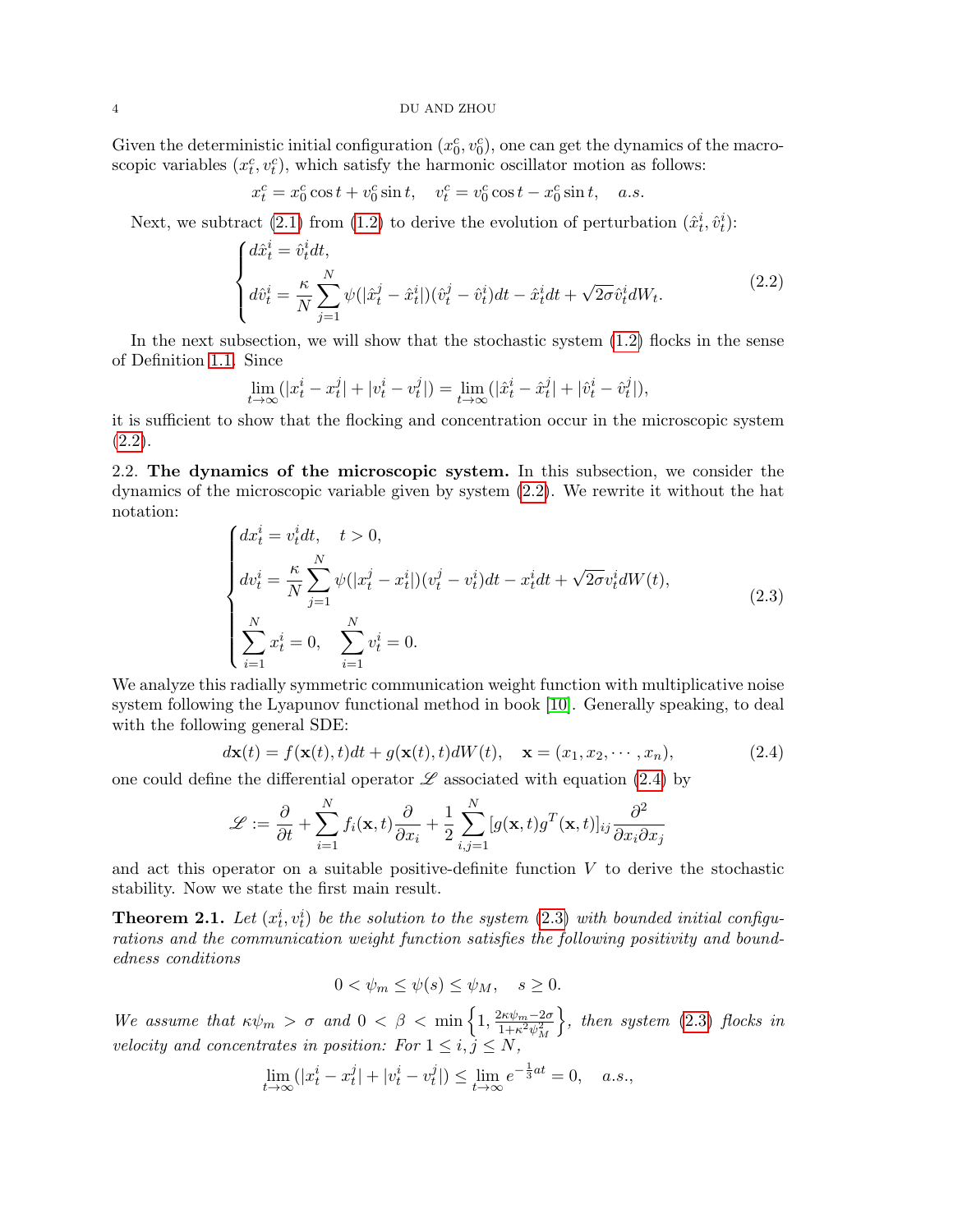where  $a = \min \left\{ 2\kappa \psi_m - 2\sigma - (1 + \kappa^2 \psi_M^2)\beta, \frac{\beta}{2} \right\}.$ 

Proof. We define a stochastic Lyapunov functional

$$
V(\mathbf{x},t) := \alpha \sum_{i=1}^{N} |x_t^i|^2 + \beta \sum_{i=1}^{N} x_t^i \cdot v_t^i + \sum_{i=1}^{N} |v_t^i|^2,
$$

where  $\alpha$  and  $\beta$  are positive constants to be determined later and  $\mathbf{x} = (x_t^1, x_t^2, \cdots, x_t^N, v_t^1, v_t^2, \cdots, v_t^N)$ . Then we get

$$
V_t(\mathbf{x},t) = 0,
$$
  
\n
$$
V_{\mathbf{x}}(\mathbf{x},t) = (2\alpha x_t^1 + \beta v_t^1, \cdots, 2\alpha x_t^N + \beta v_t^N, \beta x_t^1 + 2v_t^1, \cdots, \beta x_t^N + 2v_t^N),
$$
  
\n
$$
V_{\mathbf{x}}(\mathbf{x},t) = \begin{pmatrix} 2\alpha & 0 & \cdots & 0 & \beta & 0 & \cdots & 0 \\ 0 & 2\alpha & \cdots & 0 & 0 & \beta & \cdots & 0 \\ \vdots & \vdots & \ddots & \vdots & \vdots & \vdots & \ddots & \vdots \\ 0 & 0 & \cdots & 2\alpha & 0 & 0 & \cdots & \beta \\ \beta & 0 & \cdots & 0 & 2 & 0 & \cdots & 0 \\ 0 & \beta & \cdots & 0 & 0 & 2 & \cdots & 0 \\ \vdots & \vdots & \ddots & \vdots & \vdots & \vdots & \ddots & \vdots \\ 0 & 0 & \cdots & \beta & 0 & 0 & \cdots & 2 \end{pmatrix}.
$$

Now we compute

$$
\mathcal{L}[V](\mathbf{x},t) = V_t(\mathbf{x},t) + V_{\mathbf{x}}(\mathbf{x},t)f(\mathbf{x},t) + \frac{1}{2}trace[g^T(\mathbf{x},t)V_{\mathbf{xx}}g(\mathbf{x},t)],
$$

where

$$
f(\mathbf{x},t) = (v_t^1, \dots, v_t^N, \frac{\kappa}{N} \sum_{j=1}^N \psi(|x_t^j - x_t^1|)(v_t^j - v_t^1) - x_t^1, \dots, \frac{\kappa}{N} \sum_{j=1}^N \psi(|x_t^j - x_t^N|)(v_t^j - v_t^N) - x_t^N)^T,
$$
  

$$
g(\mathbf{x},t) = (0,0,\dots,0,\sqrt{2\sigma}v_t^1,\sqrt{2\sigma}v_t^2,\dots,\sqrt{2\sigma}v_t^N)^T.
$$

We have

<span id="page-4-0"></span>
$$
\mathcal{L}[V](\mathbf{x},t) = \frac{2\kappa}{N} \sum_{i=1}^{N} \sum_{j=1}^{N} \psi(|x_t^j - x_t^i|)(v_t^j - v_t^i) \cdot v_t^i + \frac{\kappa \beta}{N} \sum_{i=1}^{N} \sum_{j=1}^{N} \psi(|x_t^j - x_t^i|)(v_t^j - v_t^i) \cdot x_t^i
$$
  
+  $(2\alpha - 2) \sum_{i=1}^{N} x_t^i \cdot v_t^i + (\beta + 2\sigma) \sum_{i=1}^{N} |v_t^i|^2 - \beta \sum_{i=1}^{N} |x_t^i|^2.$  (2.5)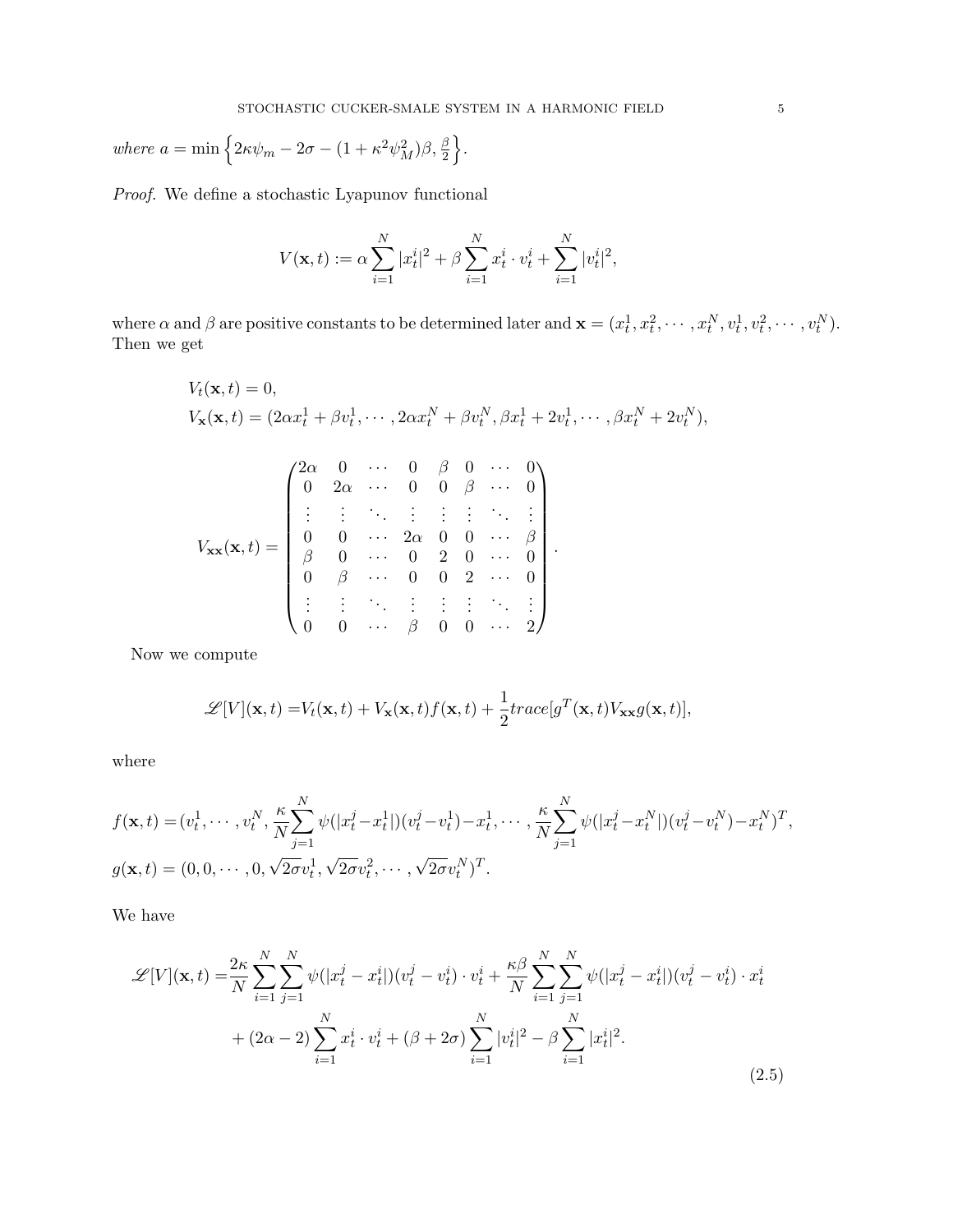As  $\psi$  is a symmetric function, the first term on the right-hand side of [\(2.5\)](#page-4-0) can be treated by exchanging  $i \leftrightarrow j$ :

$$
\frac{2\kappa}{N} \sum_{i=1}^{N} \sum_{j=1}^{N} \psi(|x_t^j - x_t^i|)(v_t^j - v_t^i) \cdot v_t^i
$$
\n
$$
= -\frac{\kappa}{N} \sum_{i,j=1}^{N} \psi(|x_t^j - x_t^i|)|v_t^j - v_t^i|^2
$$
\n
$$
\leq -\frac{\kappa}{N} \psi_m \sum_{i,j=1}^{N} |v_t^j - v_t^i|^2
$$
\n
$$
= -2\kappa \psi_m \sum_{i=1}^{N} |v_t^i|^2,
$$

where we used  $\sum_{n=1}^{N}$  $i=1$  $v_t^i = 0$ . The second term on the right-hand side of  $(2.5)$  can be written:

$$
\frac{\kappa \beta}{N} \sum_{i=1}^{N} \sum_{j=1}^{N} \psi(|x_t^j - x_t^i|)(v_t^j - v_t^i) \cdot x_t^i
$$
  
\n
$$
\leq \frac{\kappa \beta}{N} \sum_{i,j=1}^{N} \psi(|x_t^j - x_t^i|) |(v_t^j - v_t^i) \cdot x_t^i|
$$
  
\n
$$
\leq \frac{\kappa \beta}{N} \psi_M \sum_{i,j=1}^{N} \left[ \frac{\kappa \psi_M}{2} |v_t^j - v_t^i|^2 + \frac{|x_t^i|^2}{2 \kappa \psi_M} \right]
$$
  
\n
$$
= \kappa^2 \psi_M^2 \beta \sum_{i=1}^{N} |v_t^i|^2 + \frac{\beta}{2} \sum_{i=1}^{N} |x_t^i|^2,
$$

where we used  $|(v_t^j - v_t^i) \cdot x_t^i| \leq \left(\kappa \psi_M |v_t^j - v_t^i|^2 + \frac{|x_t^i|^2}{\kappa \psi_M}\right)$  $\overline{\kappa\psi_M}$  $\big)$  /2. Therefore we get the following estimate for  $\mathscr{L}[V](\mathbf{x},t)$ :

$$
\mathscr{L}[V](\mathbf{x},t) \leq (2\alpha - 2) \sum_{i=1}^{N} x_t^i v_t^i - (2\kappa \psi_m - 2\sigma - (1 + \kappa^2 \psi_M^2)\beta) \sum_{i=1}^{N} |v_t^i|^2 - \frac{\beta}{2} \sum_{i=1}^{N} |x_t^i|^2.
$$

In order to convert  $\mathscr{L}[V]$  to be negative-definite, we set  $2\alpha - 2 = 0$ , that is  $\alpha = 1$ . Then  $\mathscr{L}[V]$  and  $V$  become

$$
\mathcal{L}[V] \leq -(2\kappa\psi_m - 2\sigma - (1 + \kappa^2\psi_M^2)\beta) \sum_{i=1}^N |v_t^i|^2 - \frac{\beta}{2} \sum_{i=1}^N |x_t^i|^2
$$

and

$$
V(\mathbf{x},t) = \sum_{i=1}^{N} |x_t^i|^2 + \beta \sum_{i=1}^{N} x_t^i \cdot v_t^i + \sum_{i=1}^{N} |v_t^i|^2.
$$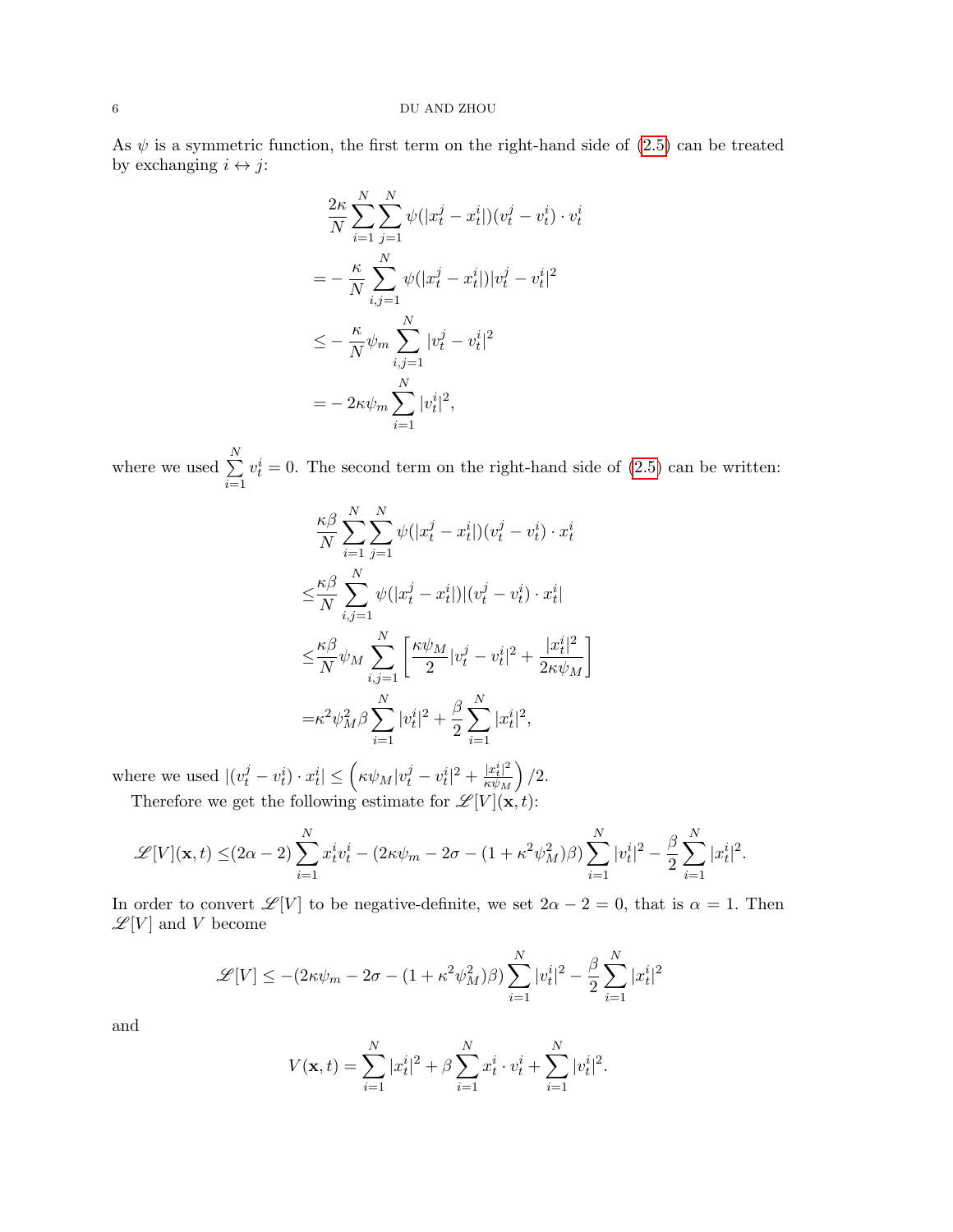In order to make  $\mathscr{L}[V]$  negative-definite, we set

$$
0 < \beta < \frac{2\sqrt{m}}{1 + \kappa^2 \psi_M^2}.
$$
\nSince  $|\beta| \le 1$ , the quantity  $\sum_{i=1}^N |x_i^i|^2 + \beta \sum_{i=1}^N x_i^i \cdot v_t^i + \sum_{i=1}^N |v_i^i|^2$  is equivalent to  $\sum_{i=1}^N |x_i^i|^2 + \sum_{i=1}^N |v_i^i|^2$ :\n
$$
\frac{3}{8} \left( \sum_{i=1}^N |x_i^i|^2 + \sum_{i=1}^N |v_i^i|^2 \right) \le \sum_{i=1}^N |x_i^i|^2 + \beta \sum_{i=1}^N x_i^i \cdot v_t^i + \sum_{i=1}^N |v_i^i|^2 \le \frac{3}{2} \left( \sum_{i=1}^N |x_i^i|^2 + \sum_{i=1}^N |v_i^i|^2 \right).
$$
\nThen we have

 $2\kappa\psi_m - 2\sigma$ 

Then we have

$$
\mathcal{L}[V] \le -a\left(\sum_{i=1}^N |x_t^i|^2 + \sum_{i=1}^N |v_t^i|^2\right) \le -\frac{2a}{3}V,
$$

where  $a = \min \left\{ 2\kappa \psi_m - 2\sigma - (1 + \kappa^2 \psi_M^2)\beta, \frac{\beta}{2} \right\}.$ 

By Corollary 3.4 in book [\[10\]](#page-26-13), we conclude that if

$$
\kappa \psi_m > \sigma
$$
 and  $0 < \beta < \min \left\{ 1, \frac{2\kappa \psi_m - 2\sigma}{1 + \kappa^2 \psi_M^2} \right\},$ 

then we have

$$
\lim_{t \to \infty} \sup \frac{1}{t} \ln \left( \sum_{i=1}^{N} |x_t^i| + \sum_{i=1}^{N} |v_t^i| \right) \le -\frac{1}{3} a < 0, \quad a.s.
$$

Thus, we infer

$$
\lim_{t \to \infty} (|x_t^i - x_t^j| + |v_t^i - v_t^j|) \le \lim_{t \to \infty} \left( \sum_{i=1}^N |x_t^i| + \sum_{i=1}^N |v_t^i| \right) \le \lim_{t \to \infty} e^{-\frac{1}{3}at} = 0, \quad a.s.,
$$

i.e., the system [\(2.3\)](#page-3-2) flocks and concentrates.

2.3. Numerical results for the microscopic system. In this subsection, we give some numerical results for the microscopic dynamics [\(2.3\)](#page-3-2) with two kinds of communication weight functions, and compare them with the analytic results in the last subsection.

Firstly, we employ a constant communication weight function  $\psi(r) = 1$  and the parameters are  $\kappa = 100$ ,  $\sigma = 200$ . We solve the system for 100 particles by using Euler's method in two dimensional space. The initial locations and velocities for system are randomly distributed in the interval  $[-50, 50] \times [-50, 50]$  and satisfy the conservation laws  $(2.3)_3$  $(2.3)_3$ . The result is shown in figure [2.1.](#page-7-1)

Secondly, we employ the communication weight function

$$
\psi(r) = \frac{1}{(1+r^2)^{1/4}}.
$$

We select initial configuration for 100 particles in the same way as in the constant communication weight function example. The other parameters are set as before,  $\kappa = 100$ ,  $\sigma = 200$ . Figure [2.2](#page-7-2) shows all the realizations of the trajectories of  $v^1$  and  $x^1$ .

From figure [2.1](#page-7-1) and figure [2.2,](#page-7-2) we find that as time goes to infinity, all particles move at the same position and velocity. Then we confirm Theorem [2.1.](#page-3-3)

$$
\qquad \qquad \Box
$$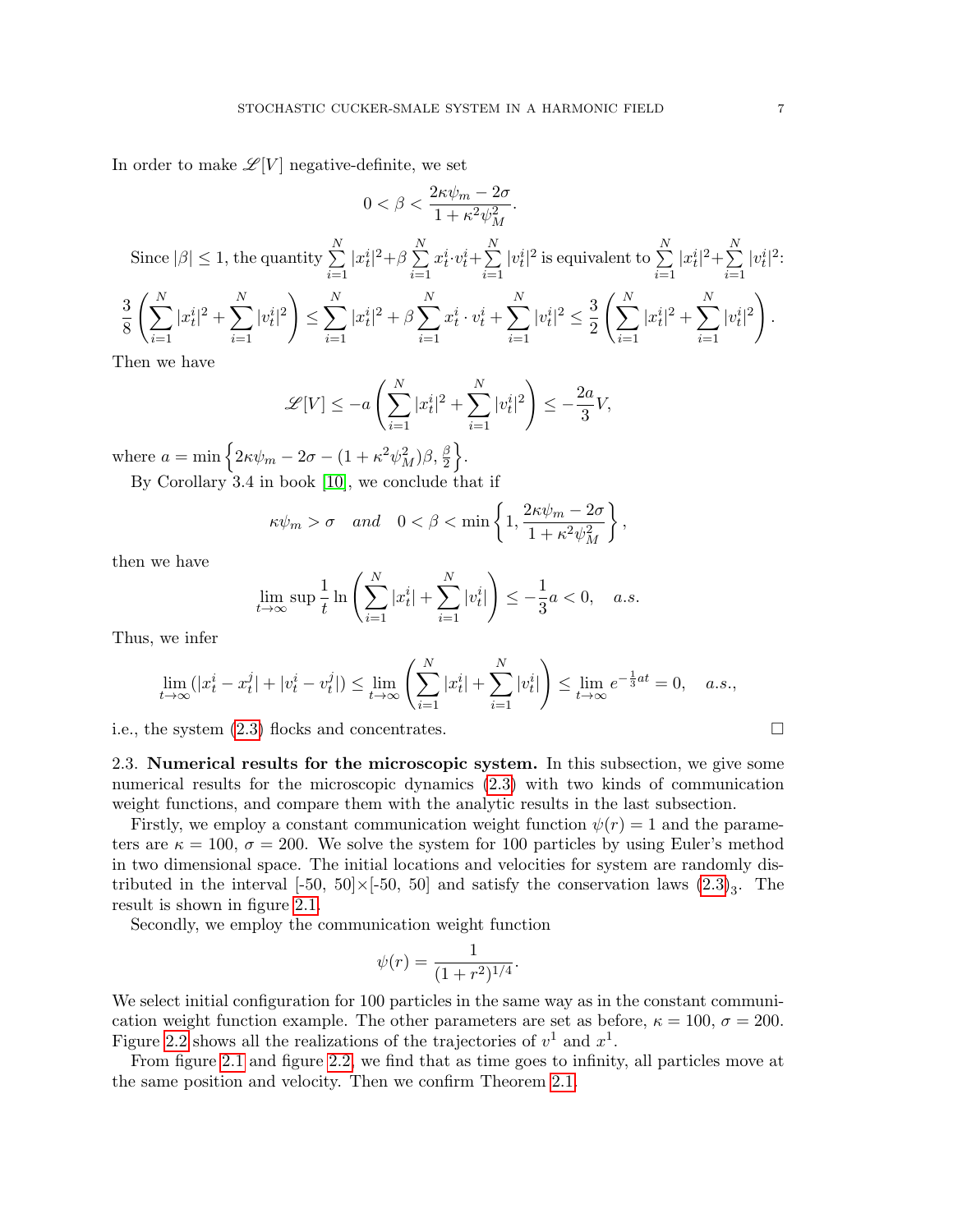<span id="page-7-1"></span>

(a) Trajectories of the velocity  $v^1$  for 100 (b) Trajectories of the position  $x^1$  for 100 particles. particles.

FIGURE 2.1. The constant communication weight function.

<span id="page-7-2"></span>

(a) Trajectories of the velocity  $v^1$  for 100 (b) Trajectories of the position  $x^1$  for 100 particles. particles.

FIGURE 2.2. The radially symmetric communication weight function.

## 3. Kinetic C-S Vlasov-type equation

<span id="page-7-0"></span>In this section, we consider the existence and asymptotic long-time behavior of solutions to the kinetic C-S Vlasov-type model in a harmonic field.

3.1. Existence of the global classical solution. Similar to [\[8,](#page-26-14) [15\]](#page-26-12), the global existence of classical solution to kinetic C-S Vlasov-type model with noise can be established by introducing a new weighted Sobolev space. We state the main result without the proof. For a measurable function  $f(x, v, t)$  in the phase space  $\mathbb{R}^{2d}$ , we set

$$
||f||_{L^1(x,v)} = ||(1+|x|^2+|v|^2)f||_{L^1(\mathbb{R}^{2d})},
$$
  
\n
$$
||f||_{L^2_{\alpha,x,v}} = \int_{\mathbb{R}^{2d}} (1+|x|^2+|v|^2)^{\alpha} |f|^2 dx dv, \quad \alpha \ge 0,
$$
  
\n
$$
||f||_{H^k_{\alpha}}^2 := ||f||_{L^2_{\alpha,x,v}} + \sum_{1 \le i+j \le k} ||\partial_x^i \partial_v^j f||_{L^2}^2, \quad k \in \mathbb{N} \cup \{0\}.
$$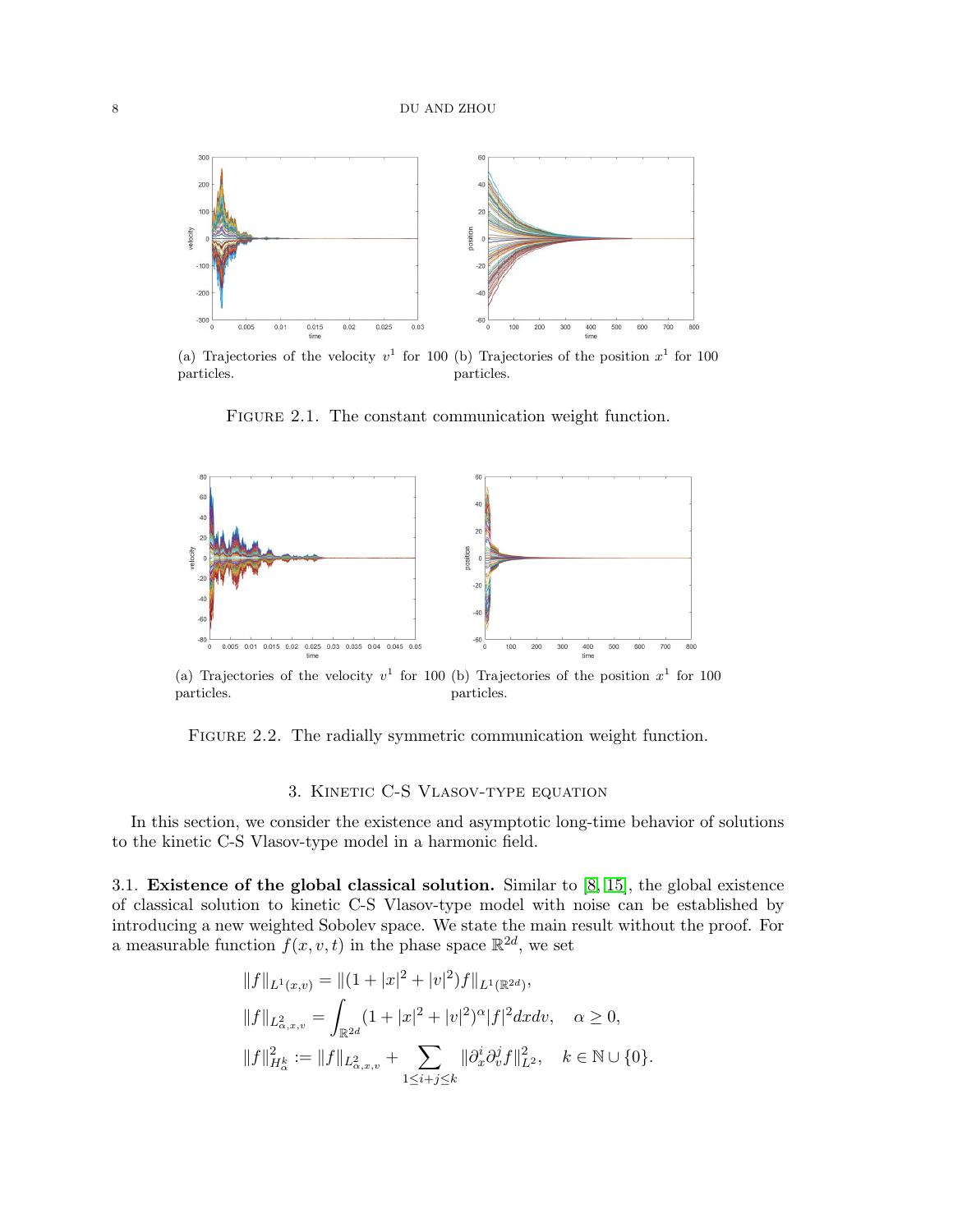We define a function space where we will look for a classical solution: for  $T > 0$ ,

$$
\mathcal{X}_{k,\alpha}(T) := \{ f \in C(0,T; (H_{\alpha}^k \cap L_{(x,v)}^1)(\mathbb{R}^{2d})) : \sup_{t \in [0,T)} (\|f(t)\|_{H_{\alpha}^k} + \|f(t)\|_{L_{(x,v)}^1}) < \infty \}.
$$

**Theorem 3.1.** Let  $T \in (0,\infty)$  be a positive constant and we assume that the initial con $figuration f_0 satisfies$ 

$$
f_0 \in H^k_\alpha \cap L^1_{(x,v)},
$$
 for some positive constants  $k > 2 + d$ ,  $\alpha > \frac{d+2}{2}$ .

Then, there exists a unique global classical solution to the Cauchy problem of  $(1.3)-(1.4)$  $(1.3)-(1.4)$  $(1.3)-(1.4)$  in the function space  $\mathcal{X}_{k,\alpha}(T)$ .

3.2. Flocking and concentration behavior for the kinetic model. In this subsection, we derive a sufficient condition leading to a exponential flocking and concentration results for the kinetic model. Firstly, we present a lemma:

<span id="page-8-4"></span>**Lemma 3.1.** Let  $f = f(x, v, t)$  be a smooth solution to [\(1.3\)](#page-1-1)-[\(1.4\)](#page-1-2) that quickly decays to zero at infinity. Then we have the following estimates:

(1) The total mass is conserved:

$$
\frac{d}{dt} \int_{\mathbb{R}^{2d}} f dx dv = 0, \quad t > 0.
$$

(2) We define the means  $x_c = \int_{\mathbb{R}^{2d}} xfdxdv / \int_{\mathbb{R}^{2d}} f dx dv$  and  $v_c = \int_{\mathbb{R}^{2d}} vfdxdv / \int_{\mathbb{R}^{2d}} f dx dv$ . They are governed by the harmonic oscillators:

<span id="page-8-3"></span><span id="page-8-0"></span>
$$
\begin{cases} dx_c = v_c dt, \\ dv_c = -x_c dt. \end{cases} \tag{3.1}
$$

*Proof.* Note that the equation in  $(1.3)$  can be rewritten in a divergent form:

$$
\partial_t f + \nabla_x \cdot (vf) + \nabla_v \cdot (L[f]f - xf - \sigma \nabla_v(|v - v_c|^2 f)) = 0. \tag{3.2}
$$

We integrate  $(3.2)$  in  $(x, v)$  to obtain the conservation of mass.

W.o.l.g., we can assume that  $\int_{\mathbb{R}^{2d}} f dx dv = 1$  here. By the definition of  $x_c$  and  $v_c$ , we have

<span id="page-8-2"></span><span id="page-8-1"></span>
$$
\frac{dx_c}{dt} = \int_{\mathbb{R}^{2d}} x f_t dx dv,
$$

$$
\frac{dv_c}{dt} = \int_{\mathbb{R}^{2d}} v f_t dx dv.
$$

We multiply  $x$  and  $v$  with  $(3.2)$  respectively to get

$$
\partial_t (xf) + \nabla_x \cdot (x \otimes vf) - vf + \nabla_v \cdot [x \otimes (L[f]f - xf - \sigma \nabla_v(|v - v_c|^2 f))] = 0 \qquad (3.3)
$$

and

$$
\partial_t (vf) + \nabla_x \cdot (v \otimes vf) + \nabla_v \cdot [v \otimes L[f]f - \sigma v \otimes \nabla_v(|v - v_c|^2 f) - x \otimes vf] + xf
$$
  
=  $L[f]f - \sigma \nabla_v(|v - v_c|^2 f).$  (3.4)

Then we integrate the relation in [\(3.3\)](#page-8-1)-[\(3.4\)](#page-8-2) and use

$$
\int_{\mathbb{R}^{2d}} L[f] f dv dx = -\kappa \int_{\mathbb{R}^{4d}} \psi(|x-y|)(v-v_*) f(y,v_*,t) f(x,v,t) dv dv_* dy dx = 0
$$
  
to obtain (3.1).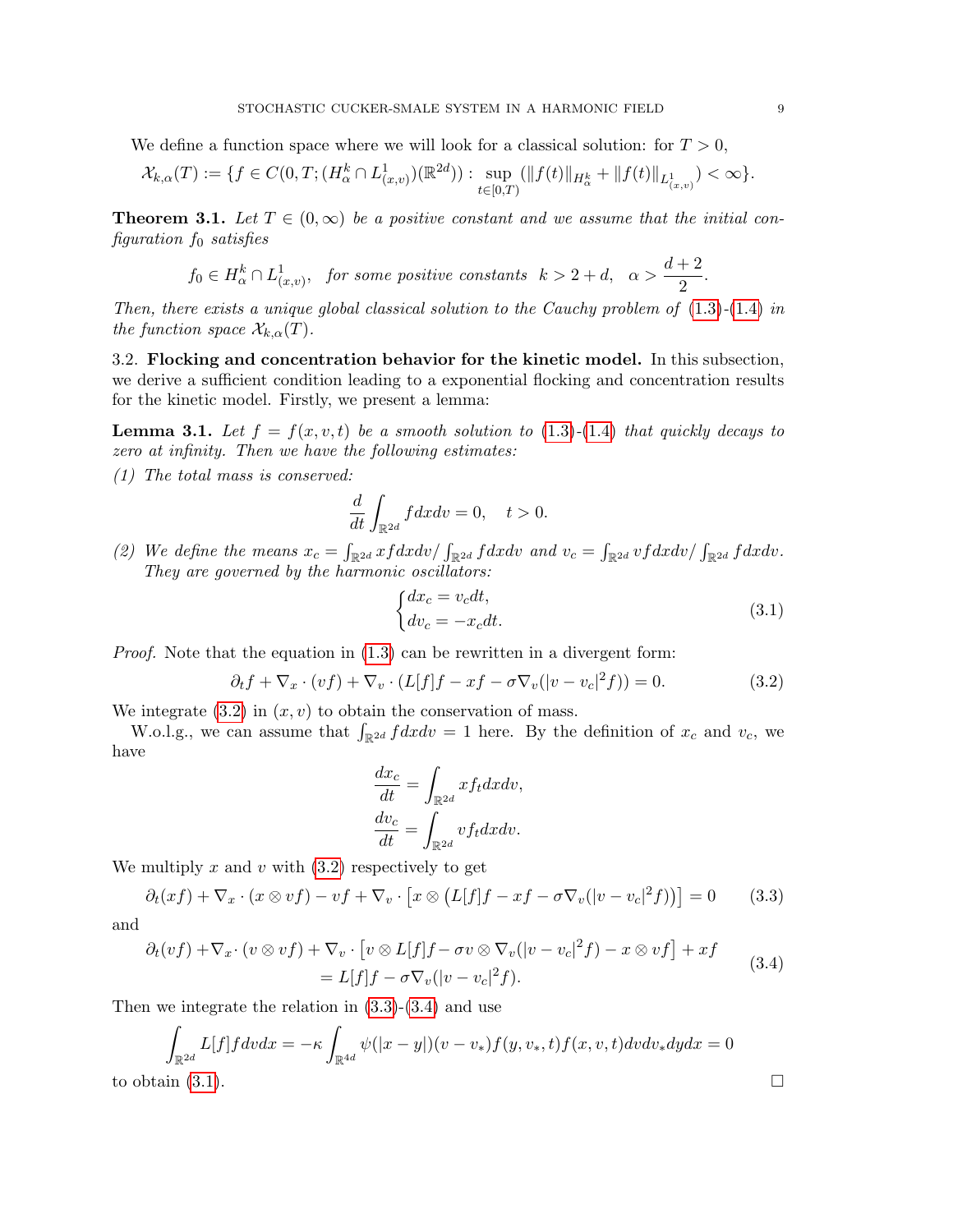#### 10 DU AND ZHOU

To prove a flocking and concentration estimate for the kinetic model, we introduce a Lyapunov functional

<span id="page-9-0"></span>
$$
\tilde{\mathcal{L}}[f](t) := \int_{\mathbb{R}^{2d}} \left( \frac{1}{2} |x - x_c|^2 + \frac{1}{2} |v - v_c|^2 + \epsilon (x - x_c) \cdot (v - v_c) \right) f dx dv, \quad |\epsilon| \le \frac{1}{2}.
$$
 (3.5)

It is equivalent to the standard Lyapunov variance functional measuring the position and velocity variances of the kinetic density function  $f$ :

<span id="page-9-1"></span>
$$
\mathcal{L}[f](t) := \int_{\mathbb{R}^{2d}} \left( |x - x_c|^2 + |v - v_c|^2 \right) f dx dv, \tag{3.6}
$$

i.e.,  $\frac{3}{16}\mathcal{L}[f](t) \leq \tilde{\mathcal{L}}[f](t) \leq \frac{3}{4}$  $\frac{3}{4}\mathcal{L}[f](t).$ 

<span id="page-9-6"></span>**Theorem 3.2.** Suppose that the communication weight function  $\psi$  satisfies the following positivity and boundedness conditions: there exist positive constants  $\psi_M$  and  $\psi_m$  such that

$$
0 < \psi_m \le \psi(s) \le \psi_M, \quad s \ge 0,
$$

and let  $f = f(x, v, t)$  be a classical solution to [\(1.3\)](#page-1-1) that quickly decays to zero at infinity and satisfies the finite second moments

$$
\int_{\mathbb{R}^{2d}} (1+|v-v_c|^2+|x-x_c|^2) f(x, v, t) dx dv < \infty, \quad t \ge 0.
$$

Then, the following estimates hold:

(1) If  $\kappa > \frac{d\sigma}{\psi_m||f_0||_{L^1}}$ , there exists a positive constant  $C_m := \min\left\{\frac{1}{4}\right\}$  $\frac{1}{4}$ ,  $\frac{\kappa \psi_m ||f_0||_{L^1} - d\sigma}{4(1+2(\kappa \psi_M)^2)}$  $\frac{\alpha\psi_m\|f_0\|_{L^1}-d\sigma}{4(1+2(\kappa\psi_M)^2)}\Big\}, \; such$ that

<span id="page-9-4"></span>
$$
\mathcal{L}[f](t) \le 4\mathcal{L}[f_0]e^{-\frac{4}{3}C_m t}.\tag{3.7}
$$

(2) If  $\kappa < \frac{d\sigma}{\psi_M||f_0||_{L^1}}$ , there exists a positive constant  $C_M := \min\left\{\frac{1+2(\kappa\psi_M)^2}{2}\right\}$  $\frac{1}{2} \frac{d\sigma - \kappa \psi_M ||f_0||_{L^1}}{2} \bigg\},$ such that

<span id="page-9-5"></span><span id="page-9-3"></span><span id="page-9-2"></span>
$$
\mathcal{L}[f](t) \ge \frac{1}{4}\mathcal{L}[f_0]e^{\frac{4}{3}C_M t}.\tag{3.8}
$$

Proof. We estimate each component in [\(3.5\)](#page-9-0):

• (Estimate for  $\int_{\mathbb{R}^{2d}} |x - x_c|^2 f dx dv$ ): By straightforward calculations, we get

$$
\frac{d}{dt}\left(\int_{\mathbb{R}^{2d}}|x-x_c|^2f dx dv\right) = -2\int_{\mathbb{R}^{2d}}(x-x_c) \cdot \frac{dx_c}{dt} f dx dv + \int_{\mathbb{R}^{2d}}|x-x_c|^2 f_t dx dv
$$
\n
$$
= \int_{\mathbb{R}^{2d}}|x-x_c|^2 f_t dx dv,
$$
\n(3.9)

where the first term in  $(3.9)$  vanished by the definition of  $x_c$  in Lemma [3.1.](#page-8-4) Therefore  $(3.9)$ can be estimated as follows:

$$
\frac{d}{dt}\left(\int_{\mathbb{R}^{2d}}|x-x_c|^2f dx dv\right) = \int_{\mathbb{R}^{2d}}|x-x_c|^2f_t dx dv = 2\int_{\mathbb{R}^{2d}}(x-x_c)\cdot v f dx dv
$$
\n
$$
= 2\int_{\mathbb{R}^{2d}}(x-x_c)\cdot(v-v_c)f dx dv,
$$
\n(3.10)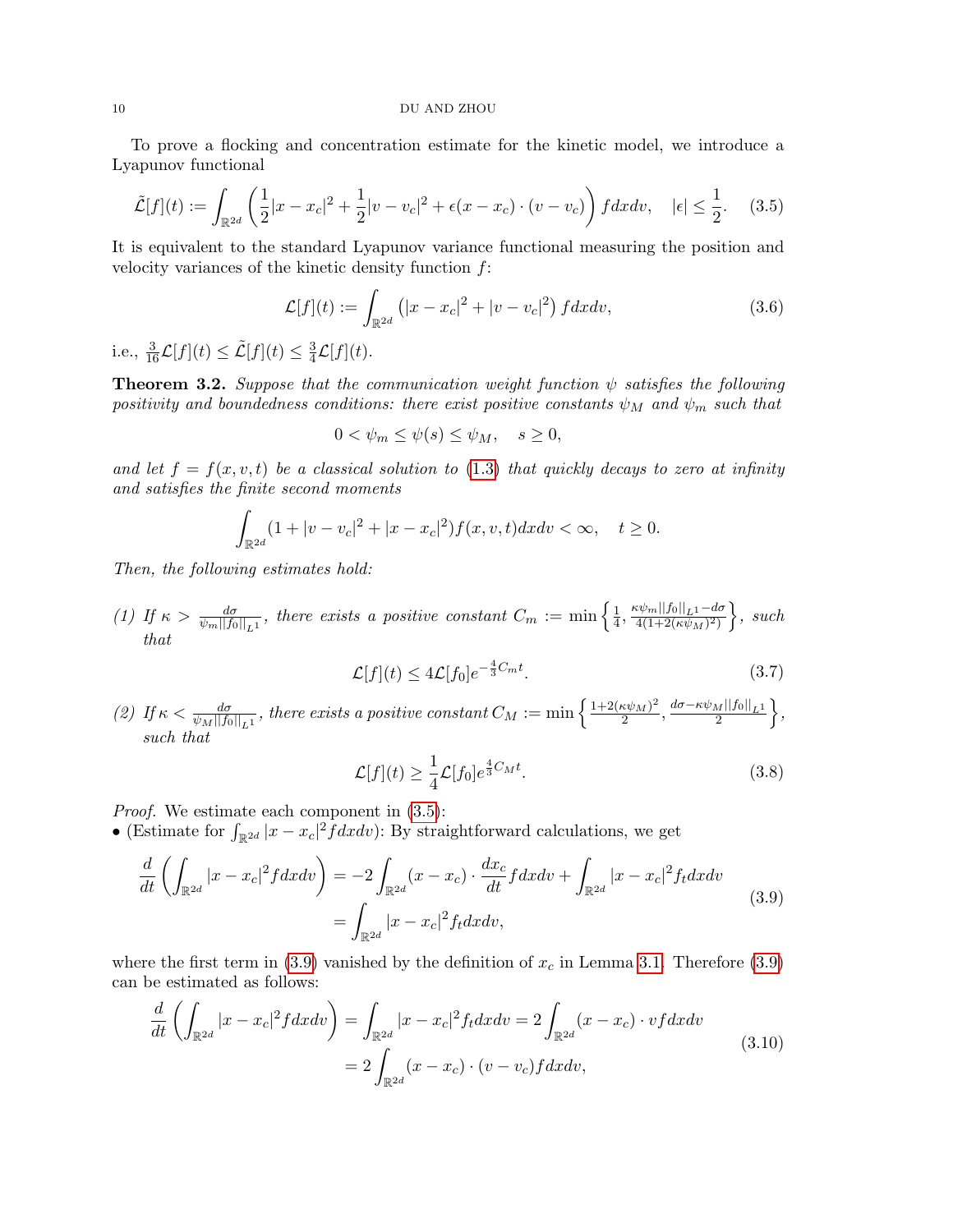where we used  $\int_{\mathbb{R}^{2d}} (x - x_c) f dx dv = 0.$ 

• (Estimate for  $\int_{\mathbb{R}^{2d}} |v - v_c|^2 f dx dv$ ): We calculate the derivative of it in a direct way to obtain

$$
\frac{d}{dt} \left( \int_{\mathbb{R}^{2d}} |v - v_c|^2 f dx dv \right) = \int_{\mathbb{R}^{2d}} |v - v_c|^2 f_t dx dv
$$
\n
$$
= 2 \int_{\mathbb{R}^{2d}} (v - v_c) \cdot (L[f]f) dx dv + 2d\sigma \int_{\mathbb{R}^{2d}} |v - v_c|^2 f dx dv - 2 \int_{\mathbb{R}^{2d}} (x - x_c) \cdot (v - v_c) f dx dv,
$$
\n(3.11)

where we used  $\int_{\mathbb{R}^{2d}} (v - v_c) f dx dv = 0$ . Note that the first term on the R. H. S. of [\(3.11\)](#page-10-0) can be estimated as follows:

<span id="page-10-1"></span><span id="page-10-0"></span>
$$
\int_{\mathbb{R}^{2d}} (v - v_c) \cdot (L[f]f) dx dv
$$
\n
$$
= -\kappa \int_{\mathbb{R}^{4d}} \psi(|x - y|) (v - v_c) \cdot (v - v_*) f(y, v_*, t) f(x, v, t) dv_* dv dy dx
$$
\n
$$
= \kappa \int_{\mathbb{R}^{4d}} \psi(|x - y|) (v_* - v_c) \cdot (v - v_*) f(y, v_*, t) f(x, v, t) dv_* dv dy dx
$$
\n
$$
= -\frac{\kappa}{2} \int_{\mathbb{R}^{4d}} \psi(|x - y|) |v - v_*|^2 f(y, v_*, t) f(x, v, t) dv_* dv dy dx.
$$
\n(3.12)

Then, we combine  $(3.11)$  and  $(3.12)$  to obtain:

<span id="page-10-3"></span>
$$
\frac{d}{dt} \left( \int_{\mathbb{R}^{2d}} |v - v_c|^2 f dx dv \right) \n= -\kappa \int_{\mathbb{R}^{4d}} \psi(|x - y|) |v - v_*|^2 f(y, v_*, t) f(x, v, t) dv_* dv dy dx \n+ 2d\sigma \int_{\mathbb{R}^{2d}} |v - v_c|^2 f dx dv - 2 \int_{\mathbb{R}^{2d}} (x - x_c) \cdot (v - v_c) f dx dv.
$$
\n(3.13)

• (Estimate for  $\int_{\mathbb{R}^{2d}} (x - x_c) \cdot (v - v_c) f dx dv$ ): We calculate the cross term directly:

<span id="page-10-2"></span>
$$
\frac{d}{dt}\left(\int_{\mathbb{R}^{2d}}(x-x_c)\cdot(v-v_c)f dxdv\right) = \int_{\mathbb{R}^{2d}}(x-x_c)\cdot(v-v_c)f_d dxdv
$$
\n
$$
= \int_{\mathbb{R}^{2d}}|v-v_c|^2 f dxdv - \int_{\mathbb{R}^{2d}}|x-x_c|^2 f dxdv + \int_{\mathbb{R}^{2d}}(x-x_c)\cdot L[f] f dxdv,
$$
\n(3.14)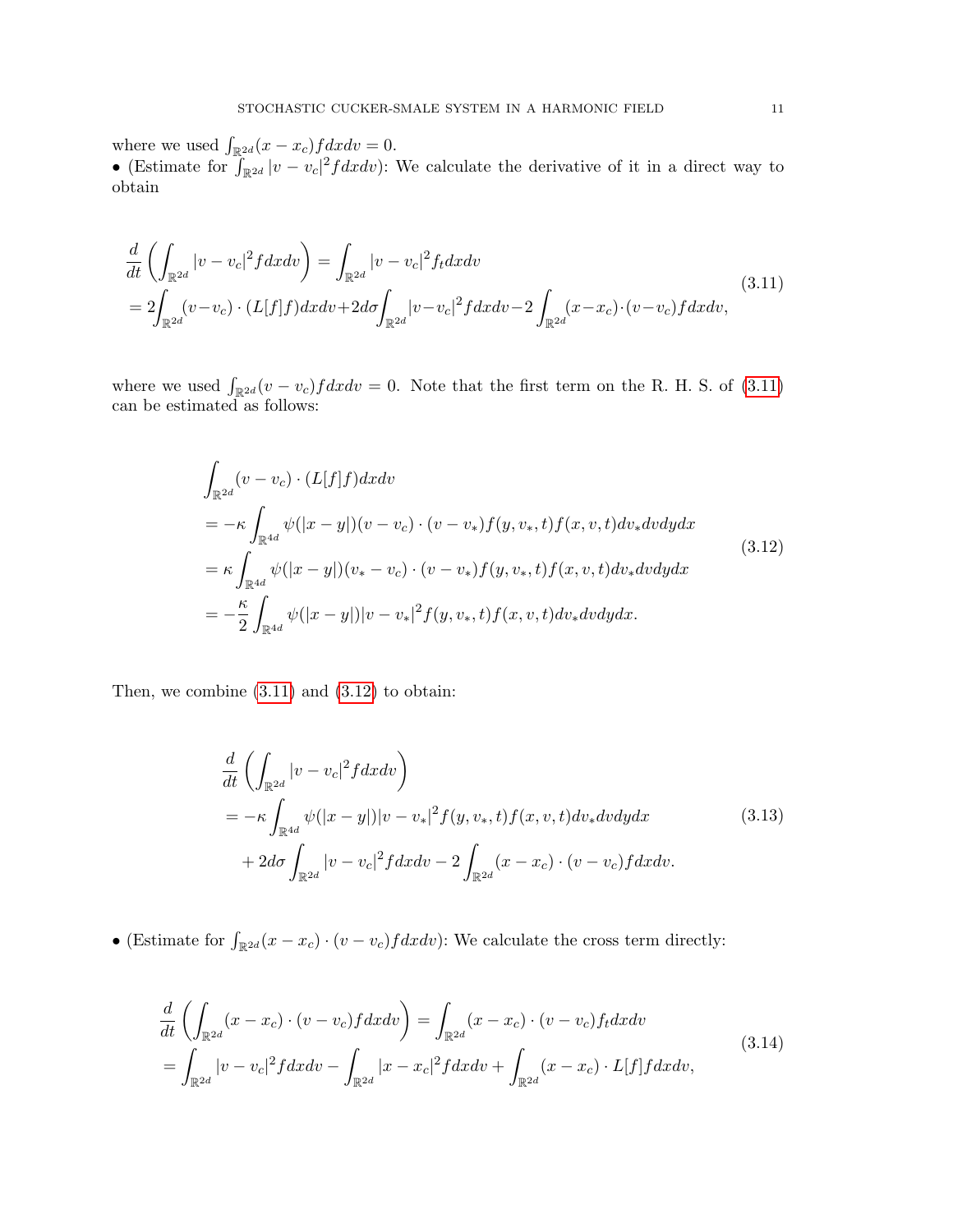where we used  $\int_{\mathbb{R}^{2d}} (x - x_c) f dx dv = 0$  and  $\int_{\mathbb{R}^{2d}} (v - v_c) f dx dv = 0$ . The third term on the R.H.S. of [\(3.14\)](#page-10-2) can be estimated as follows:

$$
\int_{\mathbb{R}^{2d}} (x - x_c) \cdot (L[f]f) dx dv
$$
\n
$$
= -\kappa \int_{\mathbb{R}^{4d}} \psi(|x - y|)(x - x_c) \cdot (v - v_*) f(y, v_*, t) f(x, v, t) dv_* dv dy dx
$$
\n
$$
= -\kappa \int_{\mathbb{R}^{4d}} \psi(|x - y|)(x - x_c) \cdot (v - v_c) f(y, v_*, t) f(x, v, t) dv_* dv dy dx
$$
\n
$$
- \kappa \int_{\mathbb{R}^{4d}} \psi(|x - y|)(x - x_c) \cdot (v_c - v_*) f(y, v_*, t) f(x, v, t) dv_* dv dy dx
$$
\n
$$
\leq \kappa \psi_M \int_{\mathbb{R}^{4d}} \left( \frac{|x - x_c|^2}{4\kappa \psi_M} + \kappa \psi_M |v - v_c|^2 \right) f(y, v_*, t) f(x, v, t) dv_* dv dy dx
$$
\n
$$
+ \kappa \psi_M \int_{\mathbb{R}^{4d}} \left( \frac{|x - x_c|^2}{4\kappa \psi_M} + \kappa \psi_M |v_c - v_*|^2 \right) f(y, v_*, t) f(x, v, t) dv_* dv dy dx
$$
\n
$$
= \frac{1}{2} \int_{\mathbb{R}^{2d}} |x - x_c|^2 f(x, v, t) dx dv + 2(\kappa \psi_M)^2 \int_{\mathbb{R}^{2d}} |v - v_c|^2 f(x, v, t) dx dv,
$$
\n(12.15)

where we used  $(x - x_c) \cdot (v - v_c) \leq \frac{|x - x_c|^2}{4\kappa v_M}$  $\frac{x-x_c|^2}{4\kappa\psi_M} + \kappa\psi_M|v-v_c|^2$  and  $(x-x_c) \cdot (v_c-v_*) \le$  $|x-x_c|^2$  $\frac{x-x_c|^2}{4\kappa\psi_M}+\kappa\psi_M|v_c-v_*|^2$ . Then, we combine [\(3.14\)](#page-10-2) and [\(3.15\)](#page-11-0) to obtain an estimate for the cross term:

<span id="page-11-1"></span><span id="page-11-0"></span>
$$
\frac{d}{dt} \left( \int_{\mathbb{R}^{2d}} (x - x_c) \cdot (v - v_c) f dx dv \right)
$$
\n
$$
\leq (1 + 2(\kappa \psi_M)^2) \int_{\mathbb{R}^{2d}} |v - v_c|^2 f dx dv - \frac{1}{2} \int_{\mathbb{R}^{2d}} |x - x_c|^2 f dx dv.
$$
\n(3.16)

Finally, we take  $\frac{1}{2}(3.10) + \frac{1}{2}(3.13) + \epsilon(3.16)$  $\frac{1}{2}(3.10) + \frac{1}{2}(3.13) + \epsilon(3.16)$  $\frac{1}{2}(3.10) + \frac{1}{2}(3.13) + \epsilon(3.16)$  $\frac{1}{2}(3.10) + \frac{1}{2}(3.13) + \epsilon(3.16)$  $\frac{1}{2}(3.10) + \frac{1}{2}(3.13) + \epsilon(3.16)$  $\frac{1}{2}(3.10) + \frac{1}{2}(3.13) + \epsilon(3.16)$  to obtain a differential inequality for  $\tilde{\mathcal{L}}[f](t)$ :

$$
\frac{d\tilde{\mathcal{L}}[f](t)}{dt} = \frac{d}{dt} \int_{\mathbb{R}^{2d}} \left( \frac{1}{2} |x - x_c|^2 + \frac{1}{2} |v - v_c|^2 + \epsilon (x - x_c) \cdot (v - v_c) \right) f dx dv
$$
\n
$$
\leq -(\kappa \psi_m ||f_0||_{L^1} - d\sigma - (1 + 2(\kappa \psi_M)^2) \epsilon) \int_{\mathbb{R}^{2d}} |v - v_c|^2 f dx dv - \frac{\epsilon}{2} \int_{\mathbb{R}^{2d}} |x - x_c|^2 f dx dv,
$$
\n(3.17)

where we used  $\int_{\mathbb{R}^{2d}} (v - v_c) f dx dv = 0$  and  $|v - v_*|^2 = |v - v_c + v_c - v_*|^2$ . One can simplify  $(3.17)$  by taking  $\epsilon = \min\{\frac{1}{2}\}$  $\frac{1}{2}, \frac{\kappa \psi_m ||f_0||_{L^1} - d\sigma}{2(1+2(\kappa \psi_M)^2)}$  $\frac{\frac{2(m+1)}{2(1+2(\kappa\psi_M)^2)}}{2(1+2(\kappa\psi_M)^2)}$  }:

$$
\frac{d}{dt} \int_{\mathbb{R}^{2d}} \left( \frac{1}{2} |x - x_c|^2 + \frac{1}{2} |v - v_c|^2 + \epsilon (x - x_c) \cdot (v - v_c) \right) f dx dv
$$
\n
$$
\leq -C_m \int_{\mathbb{R}^{2d}} (|x - x_c|^2 + |v - v_c|^2) f dx dv,
$$
\n(3.18)

where  $C_m = \min\{\frac{\epsilon}{2}$  $\frac{\epsilon}{2}, \frac{\kappa \psi_m ||f_0||_{L^1} - d\sigma}{2}$ . In [\(3.18\)](#page-11-3), we apply the Grönwall's inequality to get

<span id="page-11-3"></span><span id="page-11-2"></span>
$$
\tilde{\mathcal{L}}[f](t) \le \tilde{\mathcal{L}}[f_0]e^{-\frac{4}{3}C_m t}
$$

and conclude the first result [\(3.7\)](#page-9-4).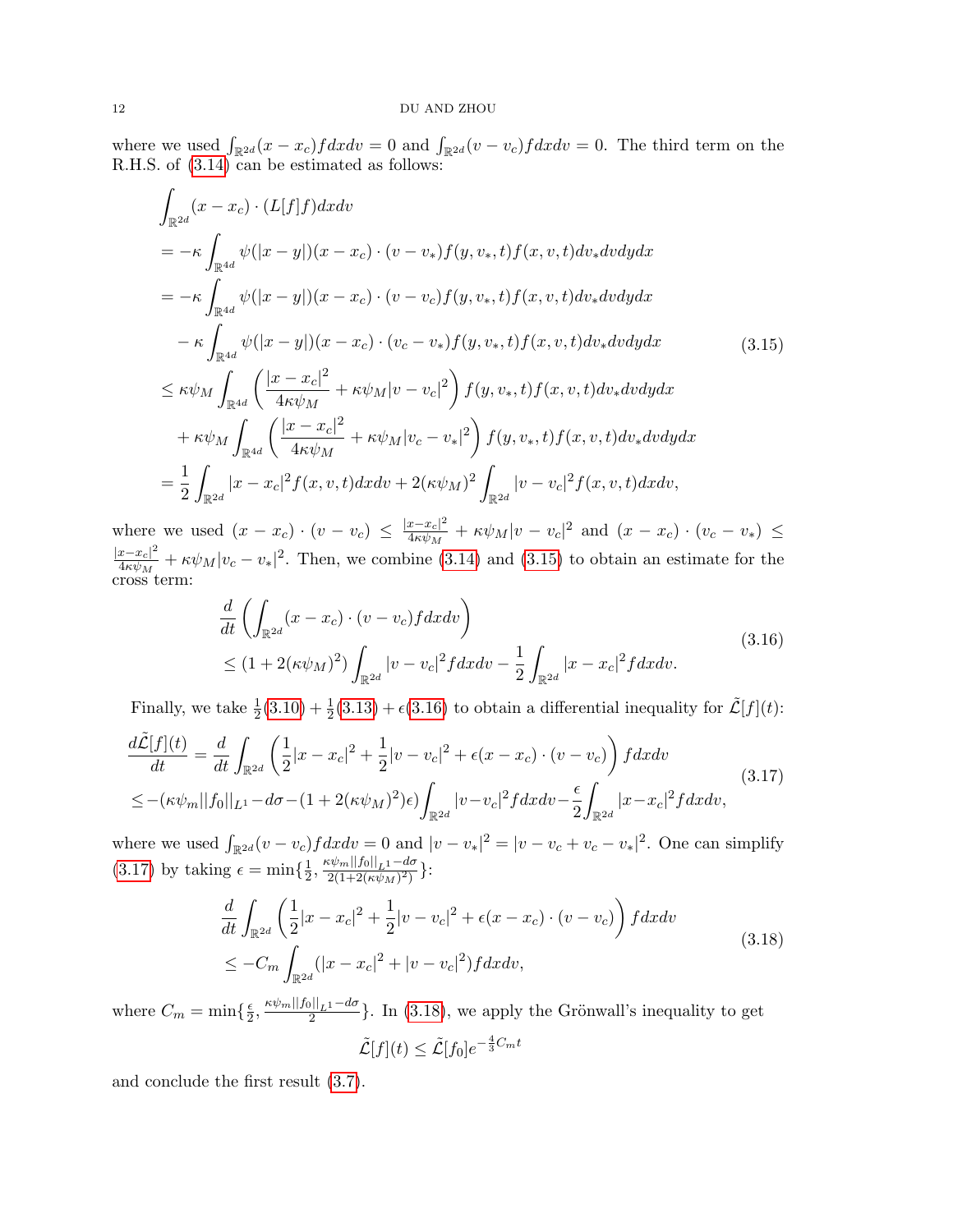On the other hand, we derive

$$
\int_{\mathbb{R}^{2d}} (x - x_c) \cdot (L[f]f) dx dv
$$
\n
$$
= -\kappa \int_{\mathbb{R}^{4d}} \psi(|x - y|)(x - x_c) \cdot (v - v_c) f(y, v_*, t) f(x, v, t) dv_* dv dy dx
$$
\n
$$
- \kappa \int_{\mathbb{R}^{4d}} \psi(|x - y|)(x - x_c) \cdot (v_c - v_*) f(y, v_*, t) f(x, v, t) dv_* dv dy dx
$$
\n
$$
\geq -\kappa \psi_M \int_{\mathbb{R}^{4d}} \left[ \kappa \psi_M |x - x_c|^2 + \frac{|v - v_c|^2}{4\kappa \psi_M} \right] f(y, v_*, t) f(x, v, t) dv_* dv dy dx
$$
\n
$$
- \kappa \psi_M \int_{\mathbb{R}^{4d}} \left[ \kappa \psi_M |x - x_c|^2 + \frac{|v_c - v_*|^2}{4\kappa \psi_M} \right] f(y, v_*, t) f(x, v, t) dv_* dv dy dx
$$
\n
$$
= -2(\kappa \psi_M)^2 \int_{\mathbb{R}^{2d}} |x - x_c|^2 f(x, v, t) dx dv - \frac{1}{2} \int_{\mathbb{R}^{2d}} |v - v_c|^2 f(x, v, t) dx dv.
$$
\n(3.19)

Then, we combine  $(3.14)$  and  $(3.19)$  to get an estimate for the cross term:

<span id="page-12-1"></span>
$$
\frac{d}{dt} \left( \int_{\mathbb{R}^{2d}} (x - x_c) \cdot (v - v_c) f dx dv \right)
$$
\n
$$
\geq \frac{1}{2} \int_{\mathbb{R}^{2d}} |v - v_c|^2 f dx dv - (1 + 2(\kappa \psi_M)^2) \int_{\mathbb{R}^{2d}} |x - x_c|^2 f dx dv.
$$
\n(3.20)

Finally, we take  $\frac{1}{2}(3.10) + \frac{1}{2}(3.13) + \epsilon(3.20)$  $\frac{1}{2}(3.10) + \frac{1}{2}(3.13) + \epsilon(3.20)$  $\frac{1}{2}(3.10) + \frac{1}{2}(3.13) + \epsilon(3.20)$  $\frac{1}{2}(3.10) + \frac{1}{2}(3.13) + \epsilon(3.20)$  $\frac{1}{2}(3.10) + \frac{1}{2}(3.13) + \epsilon(3.20)$  $\frac{1}{2}(3.10) + \frac{1}{2}(3.13) + \epsilon(3.20)$  to obtain a differential inequality  $\tilde{\mathcal{L}}[f](t)$ :

$$
\frac{d\tilde{\mathcal{L}}[f](t)}{dt} = \frac{d}{dt} \int_{\mathbb{R}^{2d}} \left( \frac{1}{2} |x - x_c|^2 + \frac{1}{2} |v - v_c|^2 + \epsilon (x - x_c) \cdot (v - v_c) \right) f dx dv
$$
  
\n
$$
\geq - \left( \kappa \psi_M ||f_0||_{L^1} - d\sigma - \frac{1}{2} \epsilon \right) \int_{\mathbb{R}^{2d}} |v - v_c|^2 f dx dv - (1 + 2(\kappa \psi_M)^2) \epsilon \int_{\mathbb{R}^{2d}} |x - x_c|^2 f dx dv.
$$
\n(3.21)

One can simplify [\(3.21\)](#page-12-3) by taking  $\epsilon = \max\{-\frac{1}{2}, \kappa \psi_M ||f_0||_{L^1} - d\sigma\}$ :

$$
\frac{d}{dt} \int_{\mathbb{R}^{2d}} \left( \frac{1}{2} |x - x_c|^2 + \frac{1}{2} |v - v_c|^2 + \epsilon (x - x_c) \cdot (v - v_c) \right) f dx dv
$$
\n
$$
\geq C_M \int_{\mathbb{R}^{2d}} (|x - x_c|^2 + |v - v_c|^2) f dx dv,
$$
\n(3.22)

where  $C_M = \min\{-\frac{(1+2(\kappa\psi_M)^2)\epsilon, \frac{d\sigma - \kappa\psi_M||f_0||_{L^1}}{2}\} > 0$ . In [\(3.22\)](#page-12-4), we apply the Grönwall's inequality to get

$$
\tilde{\mathcal{L}}[f](t) \ge \tilde{\mathcal{L}}[f_0]e^{\frac{4}{3}C_M t}
$$

and conclude the second result  $(3.8)$ .

# <span id="page-12-0"></span>4. Mean-field limit: from stochastic particle system to the kinetic C-S Vlasov-type equation

In this section, we present a uniform-in-time mean-field limit from the stochastic C-S model to the kinetic C-S Vlasov-type equation in a large population limit  $N \to \infty$  in the whole time-interval  $[0, \infty)$ , using the so called C-S McKean process. Note that the Galilean invariance is hold because of harmonic oscillators  $(2.1)$  or  $(3.1)$ . Similar to  $[14]$ , it is sufficient

<span id="page-12-4"></span><span id="page-12-3"></span><span id="page-12-2"></span>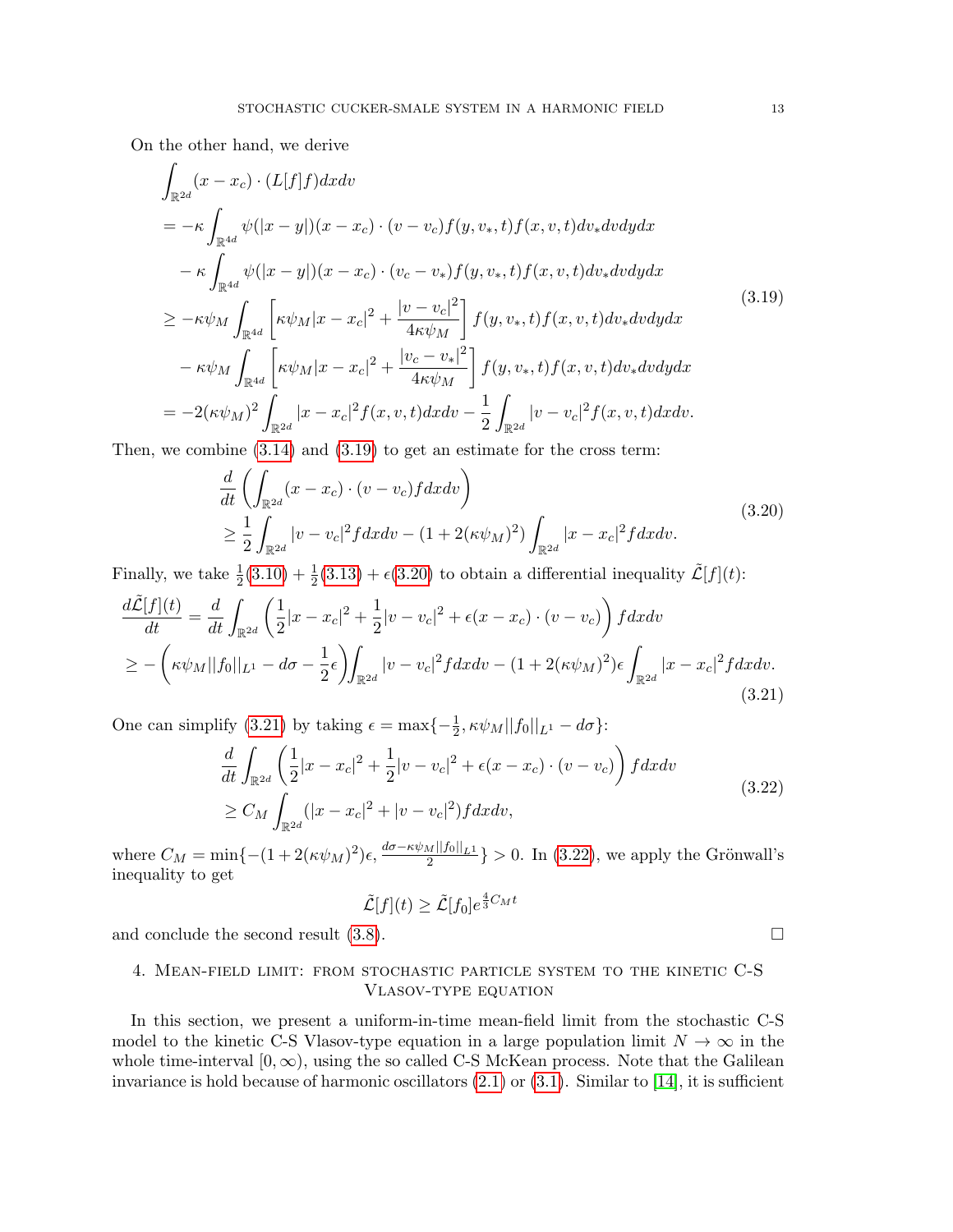to study with  $(x_c(0), v_c(0)) = (0, 0)$ , which implies  $(x_c(t), v_c(t)) = (0, 0)$ . Recall that the stochastic particle model is

<span id="page-13-0"></span>
$$
\begin{cases}\ndx_t^i = v_t^i dt, & t > 0, \quad 1 \le i \le N, \\
dv_t^i = -\frac{\kappa}{N} \sum_{j=1}^N \psi(|x_t^j - x_t^i|)(v_t^i - v_t^j) dt - x_t^i dt + \sqrt{2\sigma} v_t^i dW_t, \\
\sum_{i=1}^N x_t^i = 0, & \sum_{i=1}^N v_t^i = 0.\n\end{cases} \tag{4.1}
$$

By symmetry of the initial configurations and the pairwise interaction of particles, all particles have the same distribution on  $\mathbb{R}^{2d}$  at time t, which will be denoted  $f^{1,N}$ .

To study the behavior of the stochastic C-S model [\(4.1\)](#page-13-0) for a large population  $N \gg 1$ , we use the concept of "propagation of chaos" originating from Kac's Markovian model of gas dynamics. The propagation of chaos refers to the phenomenon that for any finite number of particles, each particles follow the "McKean process"  $(\bar{x}_t^i, \bar{v}_t^i, f)$ , which is given by the solution of the following symmetric particle system

<span id="page-13-1"></span>
$$
\begin{cases}\nd\bar{x}_t^i = \bar{v}_t^i dt, & t > 0, \quad 1 \le i \le N, \\
d\bar{v}_t^i = -\kappa \psi * f(\bar{x}_t^i, \bar{v}_t^i) dt - \bar{x}_t^i dt + \sqrt{2\sigma} \bar{v}_t^i dW_t, \\
f = law(\bar{x}_t^i, \bar{v}_t^i), & (\bar{x}_t^i(0), \bar{v}_t^i(0)) = (x_0^i, v_0^i),\n\end{cases} \tag{4.2}
$$

where  $\psi * f(x, v) := \int_{\mathbb{R}^{2d}} \psi(|x - y|)(v - v_*) f(y, v_*) dy dv_*$  is the convolution between  $\psi$  and  $f$  in the phase space. By the way, when the McKean process acts on the empirical measure  $\mu^N_t = \frac{1}{N}$  $\frac{1}{N}$  $\sum_{n=1}^{N}$  $\sum_{i=1} \delta_{(x_i^i, v_i^i)}$ , the system [\(4.2\)](#page-13-1) can be reduced to the stochastic system [\(4.1\)](#page-13-0).

The system  $(4.2)$  consists of N equations which can be solved independently of each other. Each of them involves the condition that f is the distribution of  $(\bar{x}_t^i, \bar{v}_t^i)$ , thus making it nonlinear. The system [\(4.2\)](#page-13-1) and the system [\(4.1\)](#page-13-0) have the same initial configurations and share the same Brownian motions. Note that the system [\(4.2\)](#page-13-1) is not anymore an SDE system, and the dynamics between particles is now coupled through the law  $f$ . The law is the same for each particle. It is straightforward to check that  $f$  is just the (weak) solution to the mean-field PDE model  $(1.3)$  by Itô's formula. According to  $[2, 15]$  $[2, 15]$ , in order to verify the weak convergence from the empirical measure  $\mu_t^N$  to f, i.e. the mean-field limit, it is sufficient to show that for any  $t$ ,  $\lim_{N\to\infty} (E[|x_t^i - \bar{x}_t^i|^2] + E[|v_t^i - \bar{v}_t^i|^2]) = 0$ , under the assumption of the well-posedness of both SDE and PDE systems.

**Remark 4.1.** The estimate  $\lim_{N\to\infty} (E[|x_t^i - \bar{x}_t^i|^2] + E[|v_t^i - \bar{v}_t^i|^2]) = 0$  classically ensures quantitative estimates on ( see [\[2,](#page-26-11) [15\]](#page-26-12) for details)

- (1) The convergence in N of the law  $f^{1,N}$  at time t of any (by symmetry) of the processes  $(x_t^i, v_t^i)$  towards f;
- (2) The propagation of chaos: for all fixed k, the law  $f^{k,N}$  for any k particles  $(x_t^i, v_t^i)$ converges to the tensor product  $f^{\otimes k}$  as N tends to infinity;
- (3) The convergence of the empirical measure  $\mu_t^N$  at time t of the particle system [\(4.1\)](#page-13-0) towards f.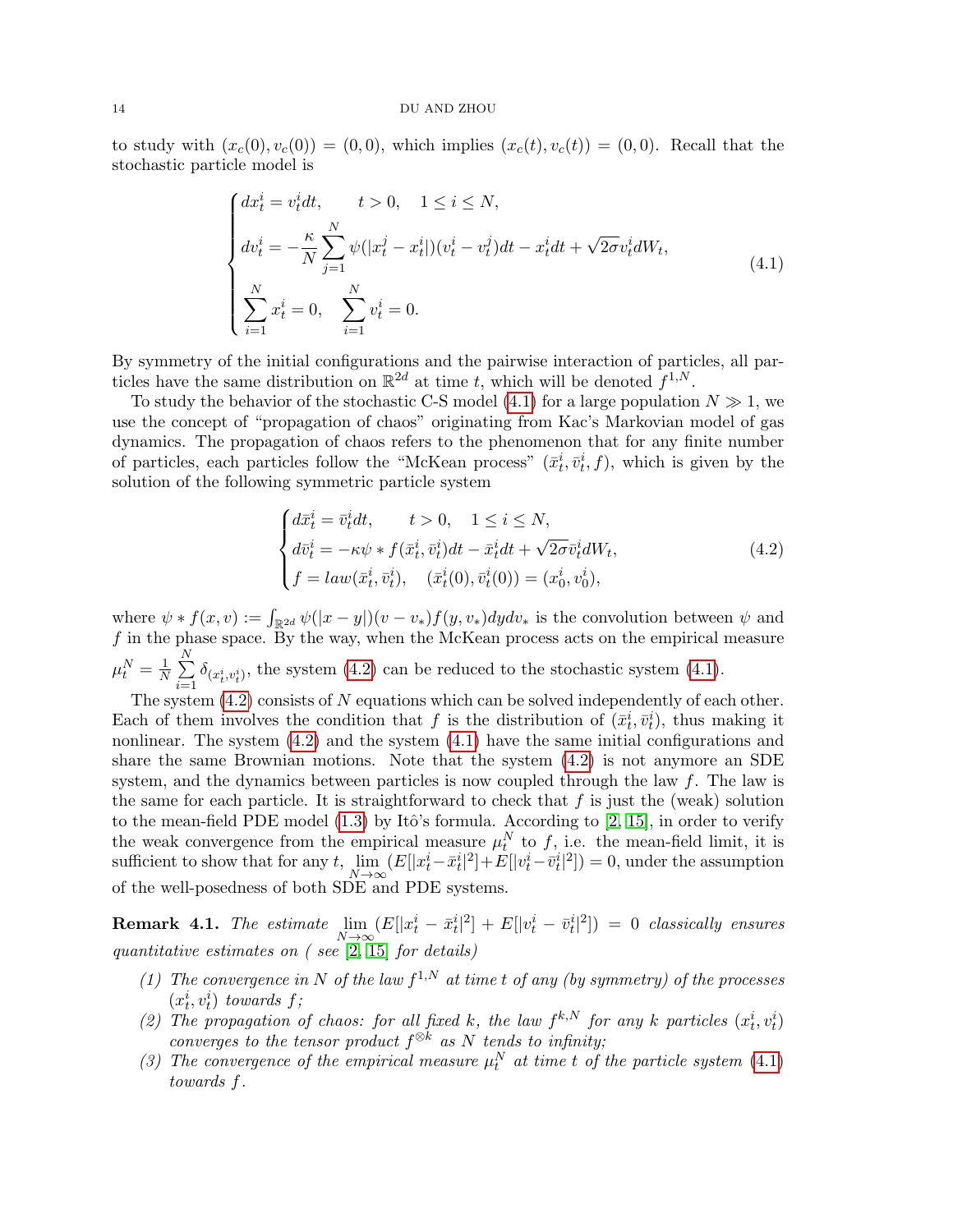4.1. Exponential decay in time estimate for the limit process. In this subsection, we derive a uniform-in-time boundedness and decay property for the difference between two processes [\(4.1\)](#page-13-0) and [\(4.2\)](#page-13-1) driven by the same Brownian motion and initial configuration.

Firstly, we need to derive the flocking and concentration result in the probabilistic sense for the McKean process  $(\bar{x}_t^i, \bar{v}_t^i)$  for preparation. We set

<span id="page-14-1"></span>
$$
a(x,t) := \int_{\mathbb{R}^{2d}} \psi(|x-y|) f(y, v_*, t) dv_* dy,
$$
  

$$
b(x,t) := \int_{\mathbb{R}^{2d}} v_* \psi(|x-y|) f(y, v_*, t) dv_* dy.
$$

Then we have

<span id="page-14-0"></span>
$$
\psi_m||f_0||_{L^1} \le a(x,t) \le \psi_M||f_0||_{L^1},
$$
  
\n
$$
|b(x,t)| \le 2\psi_M e^{-\frac{2C_m t}{3}} \sqrt{||f_0||_{L^1}||(|v|^2 + |x|^2)f_0||_{L^1}},
$$
\n(4.3)

and [\(4.2\)](#page-13-1) becomes

$$
\begin{cases}\nd\bar{x}_t^i = \bar{v}_t^i dt, & t > 0, \quad 1 \le i \le N, \\
d\bar{v}_t^i = -\kappa (a(\bar{x}_t^i, t)\bar{v}_t^i - b(\bar{x}_t^i, t))dt - \bar{x}_t^i dt + \sqrt{2\sigma} \bar{v}_t^i dW_t, \\
f = law(\bar{x}_t^i, \bar{v}_t^i), \quad (\bar{x}_t^i(0), \bar{v}_t^i(0)) = (x_0^i, v_0^i).\n\end{cases} \tag{4.4}
$$

Now we derive a differential inequality.

**Lemma 4.1.** Suppose that the communication weight function  $\psi$ ,  $\kappa$ ,  $\sigma$  and initial configuration  $f_0$  satisfy the conditions: there exist positive constants  $\psi_m$ ,  $\psi_M$  such that

$$
0 < \psi_m \le \psi \le \psi_M, \quad \kappa \psi_m ||f_0||_{L^1} > d\sigma, \quad \int_{\mathbb{R}^{2d}} (1 + |v|^2 + |x|^2) f_0 dx dv < \infty.
$$

Then, we have

$$
\frac{d}{dt}E\left[\frac{1}{2}|\bar{x}_t^i|^2 + \frac{1}{2}|\bar{v}_t^i|^2 + \epsilon \bar{x}_t^i \cdot \bar{v}_t^i\right] \le -\eta E\left[|\bar{x}_t^i|^2 + |\bar{v}_t^i|^2\right] + \lambda e^{-\frac{4}{3}C_m t},
$$

where  $\epsilon = \min\{\frac{1}{2}\}$  $\frac{1}{2}, \frac{\kappa \psi_m ||f_0||_{L^1} - \sigma}{2(1 + 2(\kappa \psi_M)^2)}$  $\frac{\kappa \psi_m ||f_0||_{L^1}-\sigma}{2(1+2(\kappa \psi_M)^2)}\}, \ \eta = \min\{\frac{1}{2}$  $\frac{1}{2}\epsilon, \frac{1}{4}(\kappa\psi_m||f_0||_{L^1}-\sigma)\},\ \delta=\frac{\kappa\psi_m||f_0||_{L^1}-\sigma}{\kappa},\ \lambda=$  $(\frac{2}{\delta} + 4\epsilon \kappa) \kappa \psi_M^2 ||f_0||_{L^1} ||(|v|^2 + |x|^2) f_0||_{L^1}$  and  $C_m$  is given in Theorem [3.2.](#page-9-6)

*Proof.* • (Estimate for  $d|\bar{x}_t^i|^2$ ): By Itô's formula, we can obtain

$$
d|\bar{x}_t^i|^2 = 2\bar{x}_t^i \cdot d\bar{x}_t^i + d\bar{x}_t^i \cdot d\bar{x}_t^i = 2\bar{x}_t^i \cdot \bar{v}_t^i dt. \tag{4.5}
$$

• (Estimate for  $d|\bar{v}_t^i|^2$ ): By direct calculation, we have

<span id="page-14-3"></span><span id="page-14-2"></span>
$$
d|\bar{v}_t^i|^2 = 2\bar{v}_t^i \cdot d\bar{v}_t^i + d\bar{v}_t^i \cdot d\bar{v}_t^i := \mathcal{I}_{11} + \mathcal{I}_{12}.
$$

We use  $(4.4)_2$  $(4.4)_2$  and  $(4.3)$  to obtain

$$
\mathcal{I}_{11} = 2\bar{v}_t^i \cdot d\bar{v}_t^i
$$
\n
$$
= -2\kappa (a(\bar{x}_t^i, t)|\bar{v}_t^i|^2 - b(\bar{x}_t^i, t)\bar{v}_t^i)dt - 2\bar{x}_t^i \cdot \bar{v}_t^i dt + 2\sqrt{2\sigma}|\bar{v}_t^i|^2 dW_t
$$
\n
$$
\leq -2\kappa \left(\psi_m||f_0||_{L^1} - \frac{\delta}{2}\right)|\bar{v}_t^i|^2 dt + \frac{4\kappa\psi_M^2}{\delta}e^{-\frac{4}{3}C_m t}||f_0||_{L^1}||(|v|^2 + |x|^2)f_0||_{L^1}dt
$$
\n
$$
-2\bar{x}_t^i \cdot \bar{v}_t^i dt + 2\sqrt{2\sigma}|\bar{v}_t^i|^2 dW_t,
$$
\n
$$
(4.6)
$$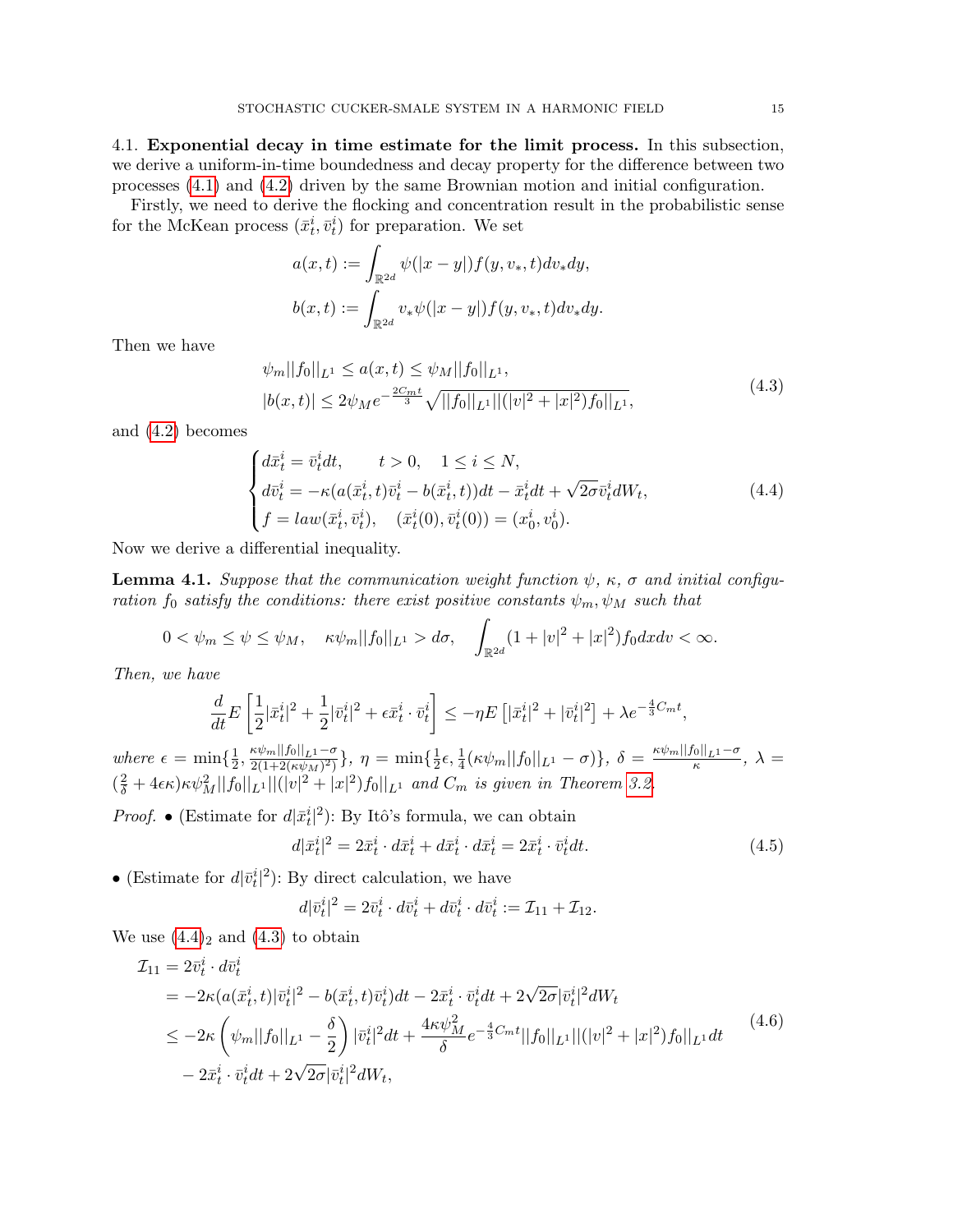where we used the  $\delta$ -Young inequailty and  $\delta$  will be defined later:

$$
|\bar{v}_t^i||b(\bar{x}_t^i, t)| \leq \frac{\delta}{2} |\bar{v}_t^i|^2 + \frac{2}{\delta} \psi_M^2 e^{-\frac{4}{3}C_m t} ||f_0||_{L^1} ||(|v|^2 + |x|^2) f_0||_{L^1}.
$$

The term  $\mathcal{I}_{12}$  can be easily obtained as follows:

<span id="page-15-3"></span><span id="page-15-2"></span><span id="page-15-1"></span><span id="page-15-0"></span>
$$
\mathcal{I}_{12} = d\bar{v}_t^i \cdot d\bar{v}_t^i = 2\sigma |\bar{v}_t^i|^2 dt. \tag{4.7}
$$

We combine  $(4.6)$  and  $(4.7)$  to have

$$
d|\bar{v}_t^i|^2 \le -2\kappa \left( \psi_m ||f_0||_{L^1} - \frac{\delta}{2} - \frac{\sigma}{\kappa} \right) |\bar{v}_t^i|^2 dt + \frac{4\kappa \psi_M^2}{\delta} e^{-\frac{4}{3}C_m t} ||f_0||_{L^1} ||(|v|^2 + |x|^2) f_0||_{L^1} dt
$$
\n
$$
-2\bar{x}_t^i \cdot \bar{v}_t^i dt + 2\sqrt{2\sigma} |\bar{v}_t^i|^2 dW_t.
$$
\n(4.8)

• (Estimate for  $d(\bar{x}_t^i \cdot \bar{v}_t^i)$ ): Now we estimate the cross term:

$$
d(\bar{x}_t^i \cdot \bar{v}_t^i) = \bar{x}_t^i \cdot d\bar{v}_t^i + \bar{v}_t^i \cdot d\bar{x}_t^i + d\bar{x}_t^i \cdot d\bar{v}_t^i
$$
  
\n
$$
= \bar{x}_t^i \cdot [-\kappa(a(\bar{x}_t^i, t)\bar{v}_t^i - b(\bar{x}_t^i, t))dt - \bar{x}_t^i dt + \sqrt{2\sigma}\bar{v}_t^i dW_t] + |\bar{v}_t^i|^2 dt
$$
  
\n
$$
= -\kappa \bar{x}_t^i \cdot (a(\bar{x}_t^i, t)\bar{v}_t^i - b(\bar{x}_t^i, t))dt + \sqrt{2\sigma}\bar{x}_t^i \cdot \bar{v}_t^i dW_t - |\bar{x}_t^i|^2 dt + |\bar{v}_t^i|^2 dt
$$
  
\n
$$
:= \mathcal{I}_{21}dt + \sqrt{2\sigma}\bar{x}_t^i \cdot \bar{v}_t^i dW_t - |\bar{x}_t^i|^2 dt + |\bar{v}_t^i|^2 dt.
$$
 (4.9)

 $\mathcal{I}_{21}$  can be estimated as follows:

$$
|\mathcal{I}_{21}| = \kappa |\bar{x}_t^i \cdot (a(\bar{x}_t^i, t)\bar{v}_t^i - b(\bar{x}_t^i, t))|
$$
  
\n
$$
\leq \kappa \psi_M ||f_0||_{L^1} \left( \kappa \psi_M ||f_0||_{L^1} |v_t^i|^2 + \frac{1}{4\kappa \psi_M ||f_0||_{L^1}} |x_t^i|^2 \right) + \kappa |\bar{x}_t^i||b(\bar{x}_t^i, t)|
$$
  
\n
$$
\leq \left[ \frac{1}{4} |\bar{x}_t^i|^2 + (\kappa \psi_M ||f_0||_{L^1})^2 |\bar{v}_t^i|^2 \right] + 2\kappa |\bar{x}_t^i| \psi_M e^{-\frac{2C_m t}{3}} \sqrt{||f_0||_{L^1} ||(|v|^2 + |x|^2) f_0||_{L^1}}
$$
(4.10)  
\n
$$
\leq \left[ \frac{1}{2} |\bar{x}_t^i|^2 + (\kappa \psi_M ||f_0||_{L^1})^2 |\bar{v}_t^i|^2 \right] + 4\kappa^2 \psi_M^2 e^{-\frac{4}{3}C_m t} ||f_0||_{L^1} ||(|v|^2 + |x|^2) f_0||_{L^1}.
$$

By inserting  $(4.10)$  into  $(4.9)$ , we have

<span id="page-15-4"></span>
$$
d(\bar{x}_t^i \cdot \bar{v}_t^i) \le -\frac{1}{2} |\bar{x}_t^i|^2 dt + [(\kappa \psi_M ||f_0||_{L^1})^2 + 1] |\bar{v}_t^i|^2 dt + 4\kappa^2 \psi_M^2 e^{-\frac{4}{3}C_m t} ||f_0||_{L^1} ||(|v|^2 + |x|^2) f_0||_{L^1} dt + \sqrt{2\sigma} \bar{x}_t^i \cdot \bar{v}_t^i dW_t.
$$
\n(4.11)

Now we take a combination  $\frac{1}{2}(4.5) + \frac{1}{2}(4.8) + \epsilon(4.11)$  $\frac{1}{2}(4.5) + \frac{1}{2}(4.8) + \epsilon(4.11)$  $\frac{1}{2}(4.5) + \frac{1}{2}(4.8) + \epsilon(4.11)$  $\frac{1}{2}(4.5) + \frac{1}{2}(4.8) + \epsilon(4.11)$  $\frac{1}{2}(4.5) + \frac{1}{2}(4.8) + \epsilon(4.11)$  $\frac{1}{2}(4.5) + \frac{1}{2}(4.8) + \epsilon(4.11)$  to get the following differential inequality:

$$
dE\left(\frac{1}{2}|\bar{x}_{t}^{i}|^{2} + \frac{1}{2}|\bar{v}_{t}^{i}|^{2} + \epsilon\bar{x}_{t}^{i} \cdot \bar{v}_{t}^{i}\right)
$$
  
\n
$$
\leq -\left[\kappa\psi_{m}||f_{0}||_{L^{1}} - \sigma - \frac{\delta\kappa}{2} - ((\kappa\psi_{M}||f_{0}||_{L^{1}})^{2} + 1)\epsilon\right]E[|\bar{v}_{t}^{i}|^{2}]dt - \frac{\epsilon}{2}E[|\bar{x}_{t}^{i}|^{2}]dt
$$
  
\n
$$
+ \left(\frac{2}{\delta} + 4\epsilon\kappa\right)\kappa\psi_{M}^{2}e^{-\frac{4}{3}C_{m}t}||f_{0}||_{L^{1}}||(|v|^{2} + |x|^{2})f_{0}||_{L^{1}}dt.
$$
  
\nWe take  $\delta := \frac{\kappa\psi_{m}||f_{0}||_{L^{1}} - \sigma}{\kappa}, \epsilon := \min\{\frac{1}{2}, \frac{1}{4}\frac{\kappa\psi_{m}||f_{0}||_{L^{1}} - \sigma}{(\kappa\psi_{M}||f_{0}||_{L^{1}})^{2} + 1}\}$  and obtain

<span id="page-15-5"></span> $dE\left[\frac{1}{2}\right]$  $\frac{1}{2}|\bar{x}_t^i|^2 + \frac{1}{2}$  $\frac{1}{2}|\bar{v}_t^i|^2+\epsilon \bar{x}_t^i\cdot \bar{v}_t^i$  $\left[\left|\frac{\bar{x}_{t}^{i}}{z_{t}^{i}}\right|^{2}+|\bar{v}_{t}^{i}|^{2}\right]dt+\lambda e^{-\frac{4}{3}C_{m}t}$  $(4.12)$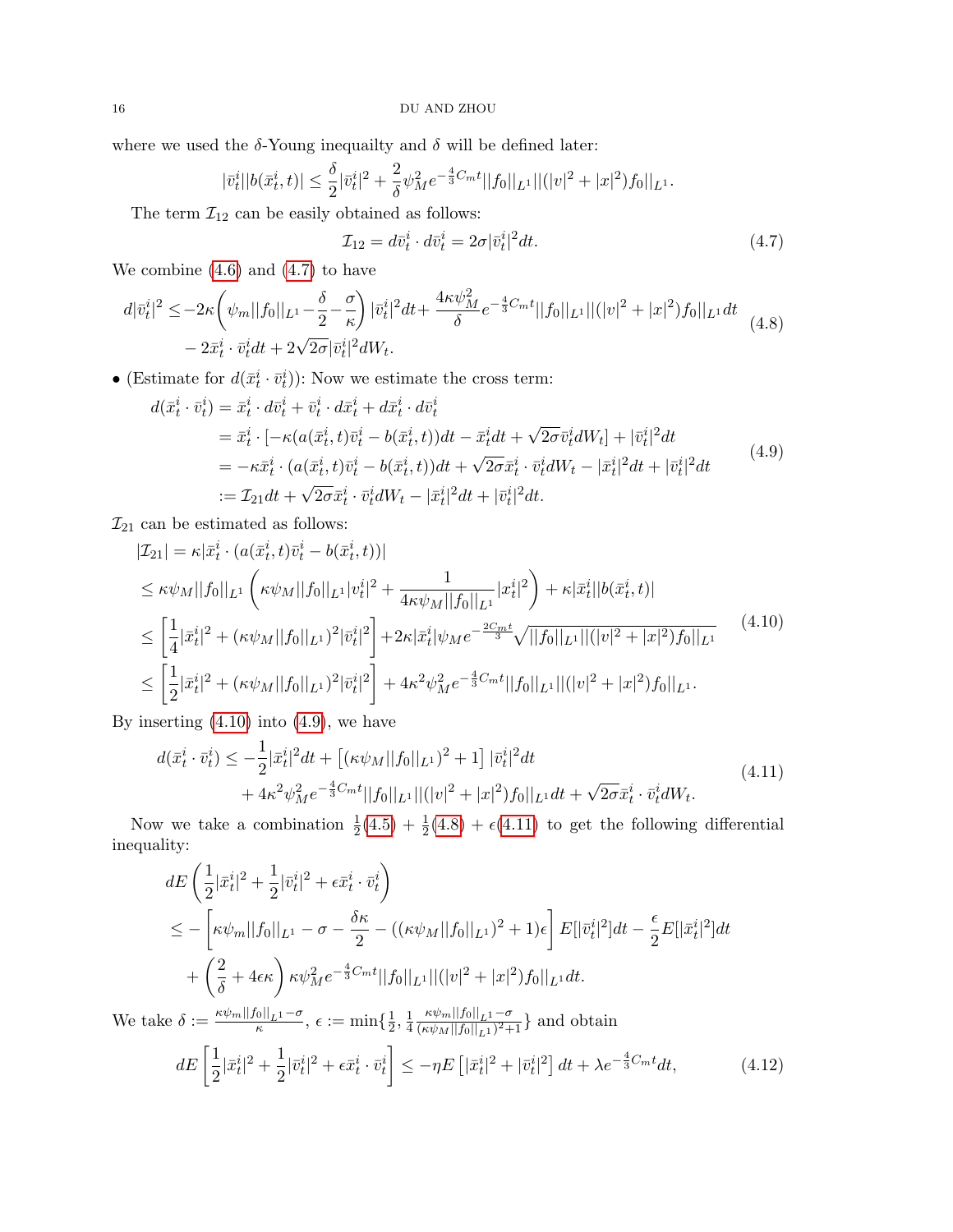where 
$$
\eta := \min\{\frac{1}{2}\epsilon, \frac{1}{4}(\kappa\psi_m||f_0||_{L^1} - \sigma)\}, \lambda := (\frac{2}{\delta} + 4\epsilon\kappa)\kappa\psi_M^2||f_0||_{L^1}||(|v|^2 + |x|^2)f_0||_{L^1}.\quad \Box
$$

<span id="page-16-1"></span>**Lemma 4.2.** Suppose that the communication weight function  $\psi$ ,  $\kappa$ ,  $\sigma$  and initial configuration  $f_0$  satisfy the conditions: there exist positive constants  $\psi_m$ ,  $\psi_M$  such that

$$
0 < \psi_m \le \psi \le \psi_M, \quad \kappa \psi_m ||f_0||_{L^1} > d\sigma, \quad \int_{\mathbb{R}^{2d}} (1 + |v|^2 + |x|^2) f_0 dx dv < \infty, \quad t \ge 0.
$$

Then we have

$$
E[|\bar{x}_t^i|^2 + |\bar{v}_t^i|^2] \le Ce^{-\frac{4}{3}C_*t},
$$

where  $C_* = \min\{C_m, \eta\}$  and C is a constant which depends on initial configuration,  $\psi$ ,  $\kappa$ and  $\sigma$ .

Proof. We set

$$
\mathcal{Z}_t := |\bar{x}_t^i|^2 + |\bar{v}_t^i|^2.
$$

Since  $|\epsilon| \leq \frac{1}{2}$ , the quantity  $\frac{1}{2}|\bar{x}_t^i|^2 + \frac{1}{2}$  $\frac{1}{2}|\bar{v}_t^i|^2 + \epsilon \bar{x}_t^i \cdot \bar{v}_t^i$  is equivalent to  $|\bar{x}_t^i|^2 + |\bar{v}_t^i|^2$ :

$$
\frac{3}{16}\mathcal{Z}_t \le \frac{1}{2}|\bar{x}_t^i|^2 + \frac{1}{2}|\bar{v}_t^i|^2 + \epsilon \bar{x}_t^i \cdot \bar{v}_t^i \le \frac{3}{4}\mathcal{Z}_t.
$$

Then, it follows from [\(4.12\)](#page-15-5) that  $\frac{1}{2}|\bar{x}_t^i|^2 + \frac{1}{2}$  $\frac{1}{2}|\bar{v}_t^i|^2 + \epsilon \bar{x}_t^i \cdot \bar{v}_t^i$  satisfies the following SDE:

$$
dE\left[\frac{1}{2}|\bar{x}_t^i|^2 + \frac{1}{2}|\bar{v}_t^i|^2 + \epsilon \bar{x}_t^i \cdot \bar{v}_t^i\right] \le -\frac{4}{3}\eta E\left[\frac{1}{2}|\bar{x}_t^i|^2 + \frac{1}{2}|\bar{v}_t^i|^2 + \epsilon \bar{x}_t^i \cdot \bar{v}_t^i\right]dt + \lambda e^{-\frac{4}{3}C_m t}dt.
$$

Therefore, we obtain

$$
E[\mathcal{Z}_t] \le 4E[\mathcal{Z}_0]e^{-\frac{4}{3}\eta t} + \frac{4\lambda}{\eta - C_m}(e^{-\frac{4}{3}C_m t} - e^{-\frac{4}{3}\eta t}) \le Ce^{-\frac{4}{3}C_*t},
$$

where  $C_* = \min\{C_m, \eta\}$  and C is a general constant. Then we get the desired result.  $\square$ 

Now we are ready to state our result on the exponential decay in time estimate for the limit process.

<span id="page-16-2"></span>**Theorem 4.1.** Suppose that the communication weight function  $\psi$ ,  $\kappa$ ,  $\sigma$  and initial configuration  $f_0$  satisfy the conditions: there exist positive constants  $\psi_m$ ,  $\psi_M$  such that

$$
0 < \psi_m \le \psi \le \psi_M, \quad \kappa \psi_m \min\{||f_0||_{L^1}, 1\} > d\sigma, \quad \int_{\mathbb{R}^{2d}} (1 + |v|^2 + |x|^2) f_0 dx dv < \infty
$$

and let  $(x_t^i, v_t^i)$  and  $(\bar{x}_t^i, \bar{v}_t^i, f)$  be solution processes to the systems in [\(4.1\)](#page-13-0) and [\(4.4\)](#page-14-0), respectively. Then, we have

$$
E[|x_t^i - \bar{x}_t^i|^2] + E[|v_t^i - \bar{v}_t^i|^2] \le Ce^{-C_3 t},
$$

where C and  $C_3$  depend on initial configuration,  $\psi$ ,  $\kappa$  and  $\sigma$ .

To prove this theorem, we first introduce the following functional:

$$
\tilde{\mathfrak{L}}(t) = E\left[\frac{1}{2}|x_t^i - \bar{x}_t^i|^2 + \frac{1}{2}|v_t^i - \bar{v}_t^i|^2 + \epsilon (x_t^i - \bar{x}_t^i) \cdot (v_t^i - \bar{v}_t^i)\right], \quad |\epsilon| \le \frac{1}{2},
$$

which is equivalent to  $\mathfrak{L}(t) = E[|x_t^i - \bar{x}_t^i|^2 + |v_t^i - \bar{v}_t^i|^2].$ 

Now we derive a differential equation for  $\tilde{\mathfrak{L}}(t)$ .

• (Estimate for  $dE[|x_t^i - \bar{x}_t^i|^2]$ ): By straightforward calculation, we have

<span id="page-16-0"></span>
$$
dE[|x_t^i - \bar{x}_t^i|^2] = 2E[(x_t^i - \bar{x}_t^i) \cdot (v_t^i - \bar{v}_t^i)]dt.
$$
\n(4.13)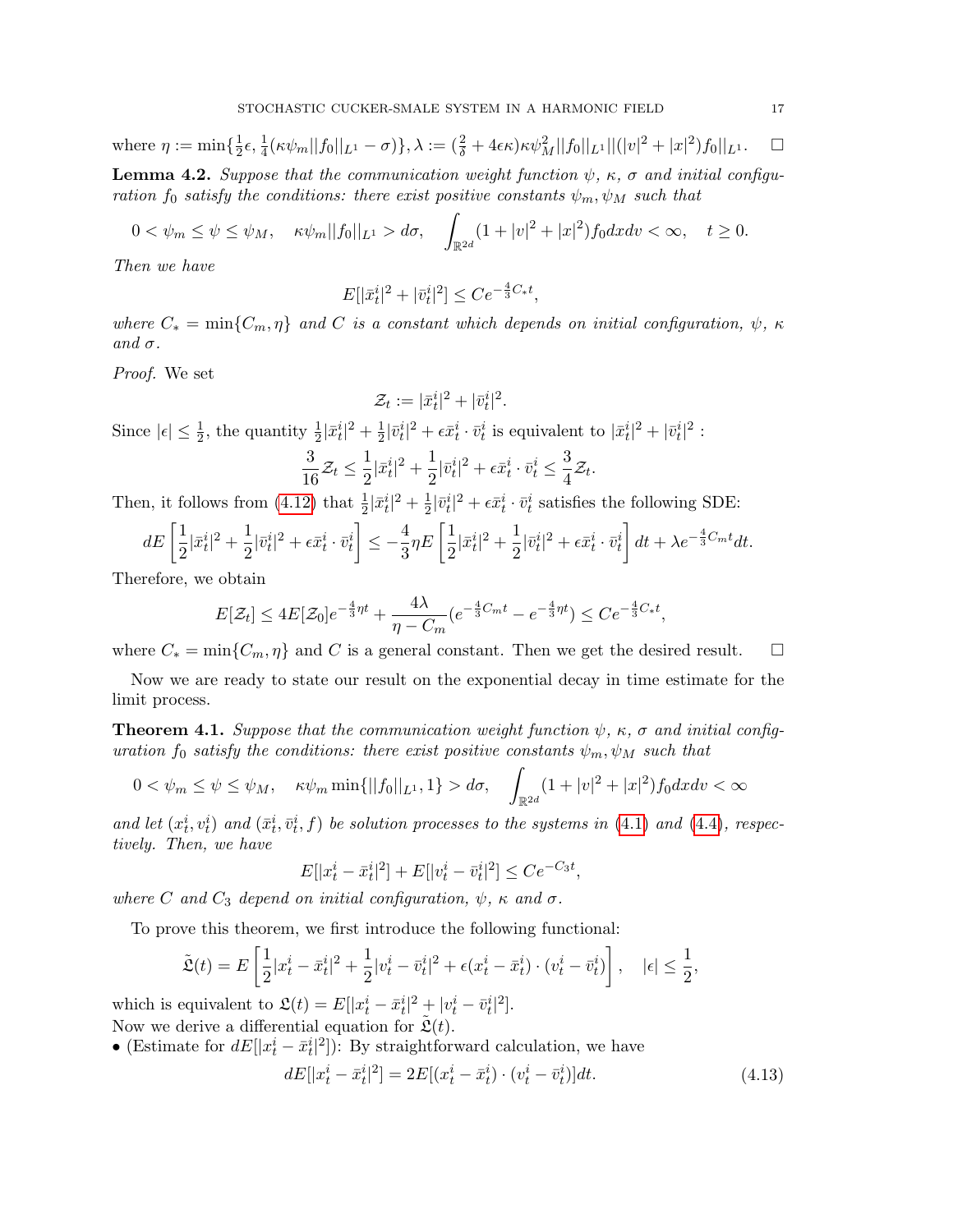• (Estimate for  $dE[|v_t^i - \bar{v}_t^i|^2]$ ): It follows from [\(4.1\)](#page-13-0) and [\(4.4\)](#page-14-0) that  $v_t^i - \bar{v}_t^i$  satisfies

$$
d(v_t^i - \bar{v}_t^i)
$$
  
=  $-\frac{\kappa}{N} \sum_{j=1}^N [\psi(|x_t^j - x_t^i|)(v_t^i - v_t^j) - a(\bar{x}_t^i, t)\bar{v}_t^i + b(\bar{x}_t^i, t)]dt$   
 $-(x_t^i - \bar{x}_t^i)dt + \sqrt{2\sigma}(v_t^i - \bar{v}_t^i)dW_t.$ 

By Itô's formula, we can obtain

$$
d|v_t^i - \bar{v}_t^i|^2 = 2(v_t^i - \bar{v}_t^i) \cdot d(v_t^i - \bar{v}_t^i) + d(v_t^i - \bar{v}_t^i) \cdot d(v_t^i - \bar{v}_t^i)
$$
  
=  $-\frac{2\kappa}{N} \sum_{j=1}^N (v_t^i - \bar{v}_t^i) \cdot [\psi(|x_t^j - x_t^i|)(v_t^i - v_t^j) - a(\bar{x}_t^i, t)\bar{v}_t^i + b(\bar{x}_t^i, t)]dt - 2(x_t^i - \bar{x}_t^i) \cdot (v_t^i - \bar{v}_t^i)dt$   
+  $2\sqrt{2\sigma}|v_t^i - \bar{v}_t^i|^2 dW_t + 2\sigma|v_t^i - \bar{v}_t^i|^2 dt.$ 

We use

<span id="page-17-0"></span>
$$
E[|v_t^i - \bar{v}_t^i|^2 dW_t] = 0
$$

to obtain

$$
\frac{d}{dt}E[|v_t^i - \bar{v}_t^i|^2] = -\frac{2\kappa}{N}E\left[\sum_{j=1}^N (v_t^i - \bar{v}_t^i) \cdot (\psi(|x_t^j - x_t^i|)(v_t^i - v_t^j) - a(\bar{x}_t^i, t)\bar{v}_t^i + b(\bar{x}_t^i, t))\right] \n+ 2\sigma E[|v_t^i - \bar{v}_t^i|^2] - 2E[(x_t^i - \bar{x}_t^i) \cdot (v_t^i - \bar{v}_t^i)] \n:= \mathcal{I}_3 + 2\sigma E[|v_t^i - \bar{v}_t^i|^2] - 2E[(x_t^i - \bar{x}_t^i) \cdot (v_t^i - \bar{v}_t^i)].
$$
\n(4.14)

We further decompose the term  $\mathcal{I}_3$  as follows:

$$
\mathcal{I}_3 = -\frac{2\kappa}{N} E\left[\sum_{j=1}^N (v_t^i - \bar{v}_t^i) \cdot \psi(|x_t^j - x_t^i|) \left( (v_t^i - v_t^j) - (\bar{v}_t^i - \bar{v}_t^j) \right) \right] + \frac{2\kappa}{N} E[(v_t^i - \bar{v}_t^i) \cdot a(\bar{x}_t^i, t)\bar{v}_t^i] \n- \frac{2\kappa}{N} E\left[\sum_{j \neq i}^N (v_t^i - \bar{v}_t^i) \cdot \left( \psi(|x_t^j - x_t^i|)(\bar{v}_t^i - \bar{v}_t^j) - a(\bar{x}_t^i, t)\bar{v}_t^i \right) \right] - \frac{2\kappa}{N} \sum_{j=1}^N E[(v_t^i - \bar{v}_t^i) \cdot b(\bar{x}_t^i, t)] \n:= \mathcal{I}_{31} + \mathcal{I}_{32} + \mathcal{I}_{33} + \mathcal{I}_{34}.
$$

**Lemma 4.3.** The terms  $\mathcal{I}_{3i}$ ,  $i = 1, \dots, 4$ , satisfy the following estimates:

$$
\mathcal{I}_{31}(t) \leq -2\kappa \psi_m E[|v_t^i - \bar{v}_t^i|^2] + 2\kappa \psi_m \sqrt{E[|\bar{v}_t^i|^2]} \sqrt{E[|v_t^i - \bar{v}_t^i|^2]},
$$
  
\n
$$
\mathcal{I}_{32}(t) \leq \frac{2\kappa \psi_M ||f_0||_{L^1}}{N} \sqrt{E[|v_t^i - \bar{v}_t^i|^2]} \sqrt{E[|\bar{v}_t^i|^2]},
$$
  
\n
$$
\mathcal{I}_{33}(t) \leq 4\kappa \psi_M (1 + ||f_0||_{L^1}) \sqrt{\frac{N-1}{N}} \sqrt{E[|v_t^i - \bar{v}_t^i|^2]} \sqrt{E[|\bar{v}_t^i|^2]},
$$
  
\n
$$
\mathcal{I}_{34}(t) \leq 4\kappa \psi_M e^{-\frac{2C_m t}{3}} \sqrt{||f_0||_{L^1} ||(|v|^2 + |x|^2) f_0||_{L^1}} \sqrt{E[|v_t^i - \bar{v}_t^i|^2]}.
$$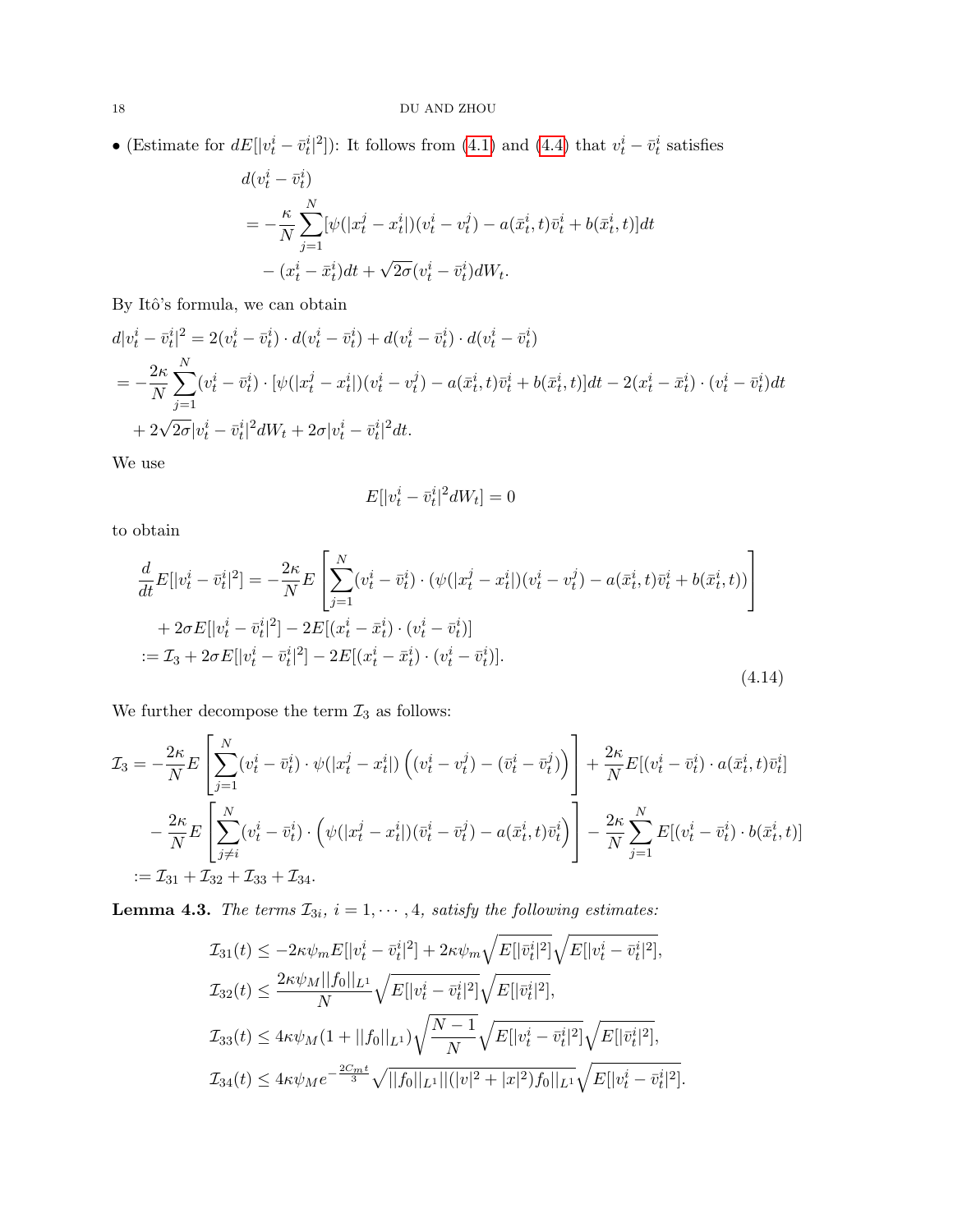Proof. The proof of this lemma is similar to that in [\[15\]](#page-26-12). We first use the symmetry to estimate  $\mathcal{I}_{31}$  as follows:

$$
\mathcal{I}_{31} = -\frac{2\kappa}{N^2} \sum_{i,j=1}^N E\left[ (v_t^i - \bar{v}_t^i) \cdot \psi(|x_t^j - x_t^i|) \left( (v_t^i - v_t^j) - (\bar{v}_t^i - \bar{v}_t^j) \right) \right].
$$

We again use the trick  $i\leftrightarrow j$  to obtain

$$
\mathcal{I}_{31} = -\frac{2\kappa}{N^2} \sum_{i,j=1}^{N} E\left[ (v_t^j - \bar{v}_t^j) \cdot \psi(|x_t^j - x_t^i|) \left( (v_t^j - v_t^i) - (\bar{v}_t^j - \bar{v}_t^i) \right) \right]
$$
  
\n
$$
= -\frac{\kappa}{N^2} \sum_{i,j=1}^{N} E\left[ \psi(|x_t^j - x_t^i|) | (v_t^i - \bar{v}_t^i) - (v_t^j - \bar{v}_t^j)|^2 \right]
$$
  
\n
$$
\leq -2\kappa \psi_m E\left[ |v_t^i - \bar{v}_t^i|^2 \right] + \frac{2\kappa \psi_m}{N^2} \sum_{i,j=1}^{N} E\left[ (v_t^i - \bar{v}_t^i) \cdot (v_t^j - \bar{v}_t^j) \right]
$$
  
\n
$$
:= -2\kappa \psi_m E\left[ |v_t^i - \bar{v}_t^i|^2 \right] + \mathcal{F}.
$$

We estimate  $\mathcal F$  and get

$$
\mathcal{F} = \frac{2\kappa\psi_m}{N^2} \sum_{i,j=1}^N E\left[ (v_t^i - \bar{v}_t^i) \cdot (v_t^j - \bar{v}_t^j) \right]
$$
  

$$
= -\frac{2\kappa\psi_m}{N^2} \sum_{i,j=1}^N E\left[ (v_t^i - \bar{v}_t^i) \cdot \bar{v}_t^j \right]
$$
  

$$
\leq \frac{2\kappa\psi_m}{N^2} \sum_{i,j=1}^N \sqrt{E\left[ |\bar{v}_t^j|^2 \right]} \sqrt{E\left[ |v_t^i - \bar{v}_t^i|^2 \right]}
$$
  

$$
\leq 2\kappa\psi_m \sqrt{E\left[ |\bar{v}_t^j|^2 \right]} \sqrt{E\left[ |v_t^i - \bar{v}_t^i|^2 \right]},
$$

where we used  $\sum_{n=1}^{N}$  $j=1$  $v_t^j = 0$  and  $\sum^N$  $i=1$  $a_i \leq$  $\sqrt{2}$  $N \sum_{i=1}^{N}$  $i=1$  $a_i^2$ . Therefore we get

$$
\mathcal{I}_{31} \leq -2\kappa \psi_m E\left[|\nu_t^i - \bar{\nu}_t^i|^2\right] + 2\kappa \psi_m \sqrt{E[|\bar{v}_t^j|^2]} \sqrt{E[|\nu_t^i - \bar{v}_t^i|^2]}.
$$

Now we estimate  $\mathcal{I}_{32}$ :

$$
\mathcal{I}_{32} = \frac{2\kappa}{N} E\left[ (v_t^i - \bar{v}_t^i) a(\bar{x}_t^i, t) \bar{v}_t^i \right] \le \frac{2\kappa \psi_M ||f_0||_{L^1}}{N} \sqrt{E\left[ |v_t^i - \bar{v}_t^i|^2 \right]} \sqrt{E\left[ |\bar{v}_t^i|^2 \right]}.
$$

Next we estimate  $\mathcal{I}_{33}$  as follows:

$$
\mathcal{I}_{33} = -\frac{2\kappa}{N} E\left[\sum_{j\neq i}^{N} (v_t^i - \bar{v}_t^i) \cdot \left(\psi(|x_t^i - x_t^j|)(\bar{v}_t^i - \bar{v}_t^j) - a(\bar{x}_t^i, t)\bar{v}_t^i\right)\right].
$$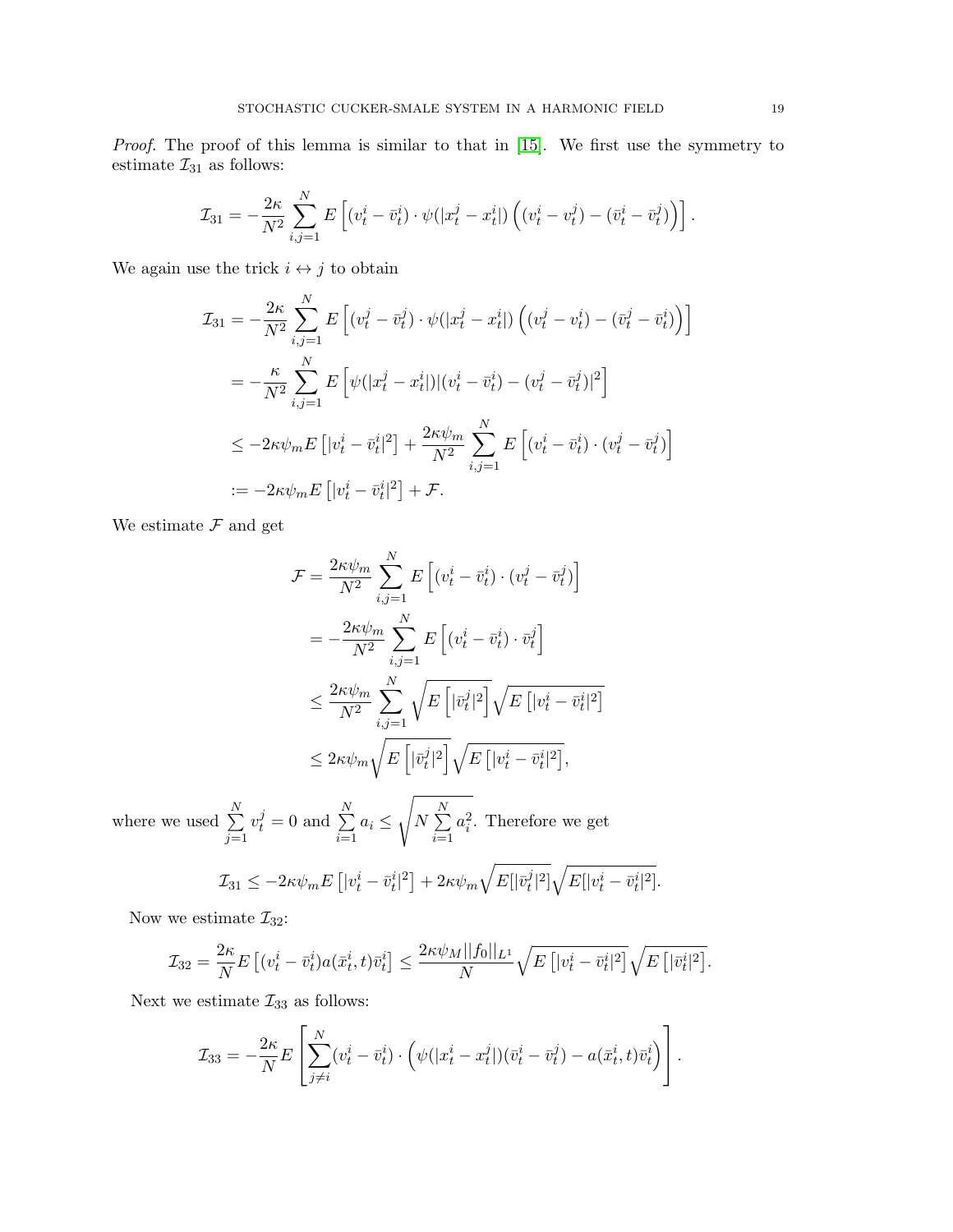By symmetry and without loss of generality, we may assume  $i = 1$ . We set

$$
\Psi^{j} := \psi(|x_{t}^{1} - x_{t}^{j}|)(\bar{v}_{t}^{1} - \bar{v}_{t}^{j}) - a(\bar{x}_{t}^{1}, t)\bar{v}_{t}^{1}
$$
\n
$$
= \left(\psi(|x_{t}^{1} - x_{t}^{j}|) - a(\bar{x}_{t}^{1}, t)\right)\bar{v}_{t}^{1} - \psi(|x_{t}^{1} - x_{t}^{j}|)\bar{v}_{t}^{j}, \quad j = 2, \cdots, N.
$$

Then we have

$$
\sum_{j=2}^{N} |\Psi^{j}|^{2} \leq \sum_{j=2}^{N} \left( |\psi(|x_{t}^{1}-x_{t}^{j}|) - a(\bar{x}_{t}^{1}, t)||\bar{v}_{t}^{1}| + \psi(|x_{t}^{1}-x_{t}^{j}|)|\bar{v}_{t}^{j}| \right)^{2}
$$
\n
$$
\leq \sum_{j=2}^{N} \max \left\{ |\psi(|x_{t}^{1}-x_{t}^{j}|) - a(\bar{x}_{t}^{1}, t)|, \psi(|x_{t}^{1}-x_{t}^{j}|) \right\}^{2} \left( |\bar{v}_{t}^{1}| + |\bar{v}_{t}^{j}| \right)^{2}
$$
\n
$$
\leq 2 \max \left\{ |\psi(|x_{t}^{1}-x_{t}^{j}|) - a(\bar{x}_{t}^{1}, t)|, \psi(|x_{t}^{1}-x_{t}^{j}|) \right\}^{2} \left( \sum_{i=1}^{N} |\bar{v}_{t}^{i}|^{2} + (N-2)|\bar{v}_{t}^{1}|^{2} \right).
$$

This yields

$$
\sum_{j=2}^{N} E\left[|\Psi^j|^2\right] \le 4N\psi_M^2 \left(1 + ||f_0||_{L^1}\right)^2 E\left[|\bar{v}_t^i|^2\right].\tag{4.15}
$$

We now use [\(4.15\)](#page-19-0) to obtain

$$
\mathcal{I}_{33} = -\frac{2\kappa}{N} E\left[\sum_{j=2}^{N} (v_t^i - \bar{v}_t^i) \cdot \Psi^j\right] \le \frac{2\kappa}{N} \sqrt{E\left[|v_t^i - \bar{v}_t^i|^2\right]} \sqrt{E\left[\left|\sum_{j=2}^{N} \Psi^j\right|^2\right]}
$$
  

$$
\le \frac{2\kappa\sqrt{N-1}}{N} \sqrt{E\left[|v_t^i - \bar{v}_t^i|^2\right]} \sqrt{\sum_{j=2}^{N} E\left[|\Psi^j|^2\right]}
$$
  

$$
\le \frac{4\kappa\psi_M(1 + ||f_0||_{L^1})\sqrt{N}\sqrt{N-1}}{N} \sqrt{E\left[|v_t^i - \bar{v}_t^i|^2\right]} \sqrt{E\left[|\bar{v}_t^i|^2\right]}.
$$

Finally we estimate  $\mathcal{I}_{34}$  as follows:

$$
|\mathcal{I}_{34}| = \left| -\frac{2\kappa}{N} \sum_{j=1}^{N} E\left[ (v_t^i - \bar{v}_t^i) \cdot b(\bar{x}_t^i, t) \right] \right| \leq 2\kappa E\left[ |v_t^i - \bar{v}_t^i| |b(\bar{x}_t^i, t)| \right] \leq 4\kappa \psi_M e^{-\frac{2C_m t}{3}} \sqrt{||f_0||_{L^1} ||(|v|^2 + |x|^2) f_0||_{L^1}} \sqrt{E\left[ |v_t^i - \bar{v}_t^i|^2 \right]}.
$$

<span id="page-19-1"></span><span id="page-19-0"></span> $\hfill \square$ 

Therefore we have

$$
\frac{d}{dt}E\left[|v_t^i - \bar{v}_t^i|^2\right] \leq \left(4\kappa\psi_M e^{-\frac{2C_m t}{3}} \sqrt{||f_0||_{L^1}||(|v|^2 + |x|^2)f_0||_{L^1}} + 4\kappa\psi_M(1+||f_0||_{L^1})\sqrt{\frac{N-1}{N}}\sqrt{E[|\bar{v}_t^i|^2]} + \frac{2\kappa\psi_M||f_0||_{L^1}}{N}\sqrt{E[|\bar{v}_t^i|^2]}
$$
\n
$$
+ 2\kappa\psi_m\sqrt{E[|\bar{v}_t^i|^2]}\sqrt{E[|v_t^i - \bar{v}_t^i|^2]}
$$
\n
$$
+ 2(\sigma - \kappa\psi_m)E[(v_t^i - \bar{v}_t^i)^2] - 2E[(x_t^i - \bar{x}_t^i) \cdot (v_t^i - \bar{v}_t^i)].
$$
\n(4.16)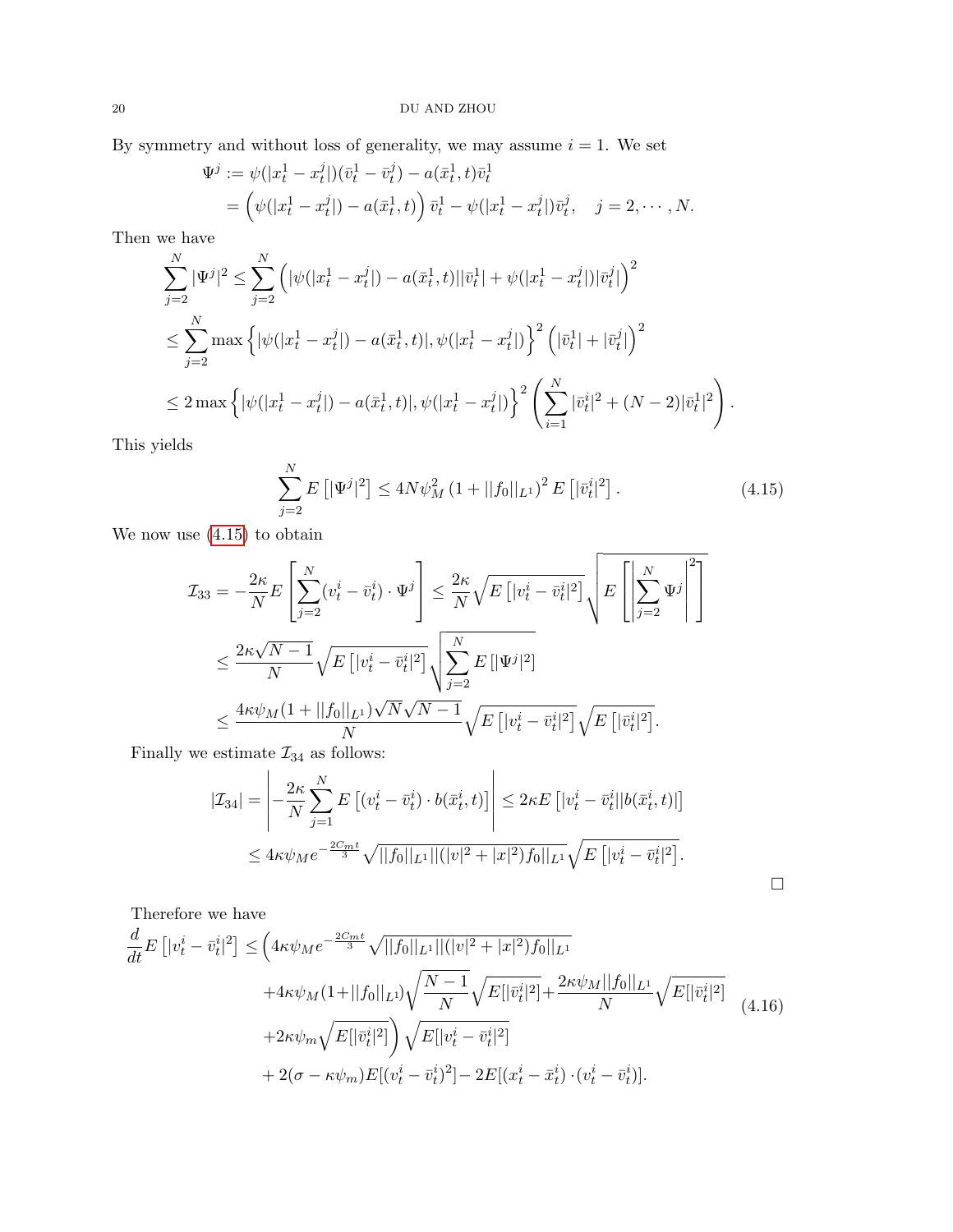• (Estimate for  $E[(x_t^i - \bar{x}_t^i) \cdot (v_t^i - \bar{v}_t^i)]$ ): Now we estimate the cross term

$$
d\left[ (x_t^i - \bar{x}_t^i) \cdot (v_t^i - \bar{v}_t^i) \right]
$$
  
=  $(v_t^i - \bar{v}_t^i) \cdot d(x_t^i - \bar{x}_t^i) + (x_t^i - \bar{x}_t^i) \cdot d(v_t^i - \bar{v}_t^i) + d(x_t^i - \bar{x}_t^i) \cdot d(v_t^i - \bar{v}_t^i)$   
=  $(v_t^i - \bar{v}_t^i)^2 dt - \frac{\kappa}{N} \sum_{j=1}^N \left[ \psi(|x_t^j - x_t^i|)(v_t^i - v_t^j) - a(\bar{x}_t^i, t)\bar{v}_t^i + b(\bar{x}_t^i, t) \right] \cdot (x_t^i - \bar{x}_t^i) dt$   
-  $(x_t^i - \bar{x}_t^i)^2 dt + \sqrt{2\sigma}(x_t^i - \bar{x}_t^i) \cdot (v_t^i - \bar{v}_t^i) dW_t.$ 

We take the expectation to obtain

$$
\frac{d}{dt}E\left[ (x_t^i - \bar{x}_t^i) \cdot (v_t^i - \bar{v}_t^i) \right] \n= E\left[ |v_t^i - \bar{v}_t^i|^2 \right] - E\left[ |x_t^i - \bar{x}_t^i|^2 \right] \n- \frac{\kappa}{N} E\left[ \sum_{j=1}^N (\psi(|x_t^j - x_t^i|)(v_t^i - v_t^j) - a(\bar{x}_t^i, t)\bar{v}_t^i + b(\bar{x}_t^i, t)) \cdot (x_t^i - \bar{x}_t^i) \right] \n:= E[|v_t^i - \bar{v}_t^i|^2] - E[|x_t^i - \bar{x}_t^i|^2] + \mathcal{I}_4,
$$
\n(4.17)

where we used

<span id="page-20-0"></span>
$$
E\left[(v_t^i - \bar{v}_t^i) \cdot (x_t^i - \bar{x}_t^i) dW_t\right] = 0.
$$

We further decompose the term  $\mathcal{I}_4$  as follows:

$$
\mathcal{I}_4 = -\frac{\kappa}{N} E \left[ \sum_{j=1}^N (x_t^i - \bar{x}_t^i) \cdot \psi(|x_t^j - x_t^i|) \left( (v_t^i - v_t^j) - (\bar{v}_t^i - \bar{v}_t^j) \right) \right] + \frac{\kappa}{N} E \left[ (x_t^i - \bar{x}_t^i) \cdot a(\bar{x}_t^i, t) \bar{v}_t^i \right]
$$
  

$$
- \frac{\kappa}{N} E \left[ \sum_{j \neq i}^N (x_t^i - \bar{x}_t^i) \cdot \psi(|x_t^j - x_t^i|) \left( (\bar{v}_t^i - \bar{v}_t^j) - a(\bar{x}_t^i, t) \bar{v}_t^i \right) \right] - \frac{\kappa}{N} E \left[ \sum_{j=1}^N (x_t^i - \bar{x}_t^i) \cdot b(\bar{x}_t^i, t) \right]
$$
  

$$
:= \mathcal{I}_{41} + \mathcal{I}_{42} + \mathcal{I}_{43} + \mathcal{I}_{44}.
$$

**Lemma 4.4.** The terms  $\mathcal{I}_{4i}$ ,  $i = 1, \dots, 4$ , satisfy the following estimates:

$$
\mathcal{I}_{41}(t) \leq \frac{1}{2}E[|x_t^i - \bar{x}_t^i|^2] + 2(\kappa \psi_M)^2 E[|v_t^i - \bar{v}_t^i|^2],
$$
  
\n
$$
\mathcal{I}_{42}(t) \leq \frac{\kappa \psi_M ||f_0||_{L^1}}{N} \sqrt{E[|x_t^i - \bar{x}_t^i|^2]} \sqrt{E[|\bar{v}_t^i|^2]},
$$
  
\n
$$
\mathcal{I}_{43}(t) \leq 2\kappa \sqrt{\frac{N-1}{N}} \psi_M(1 + ||f_0||_{L^1}) \sqrt{E[|x_t^i - \bar{x}_t^i|^2]} \sqrt{E[|\bar{v}_t^i|^2]},
$$
  
\n
$$
\mathcal{I}_{44}(t) \leq 2\kappa \psi_M e^{-\frac{2C_m t}{3}} \sqrt{||f_0||_{L^1} ||(|v|^2 + |x|^2) f_0||_{L^1}} \sqrt{E[|x_t^i - \bar{x}_t^i|^2]}.
$$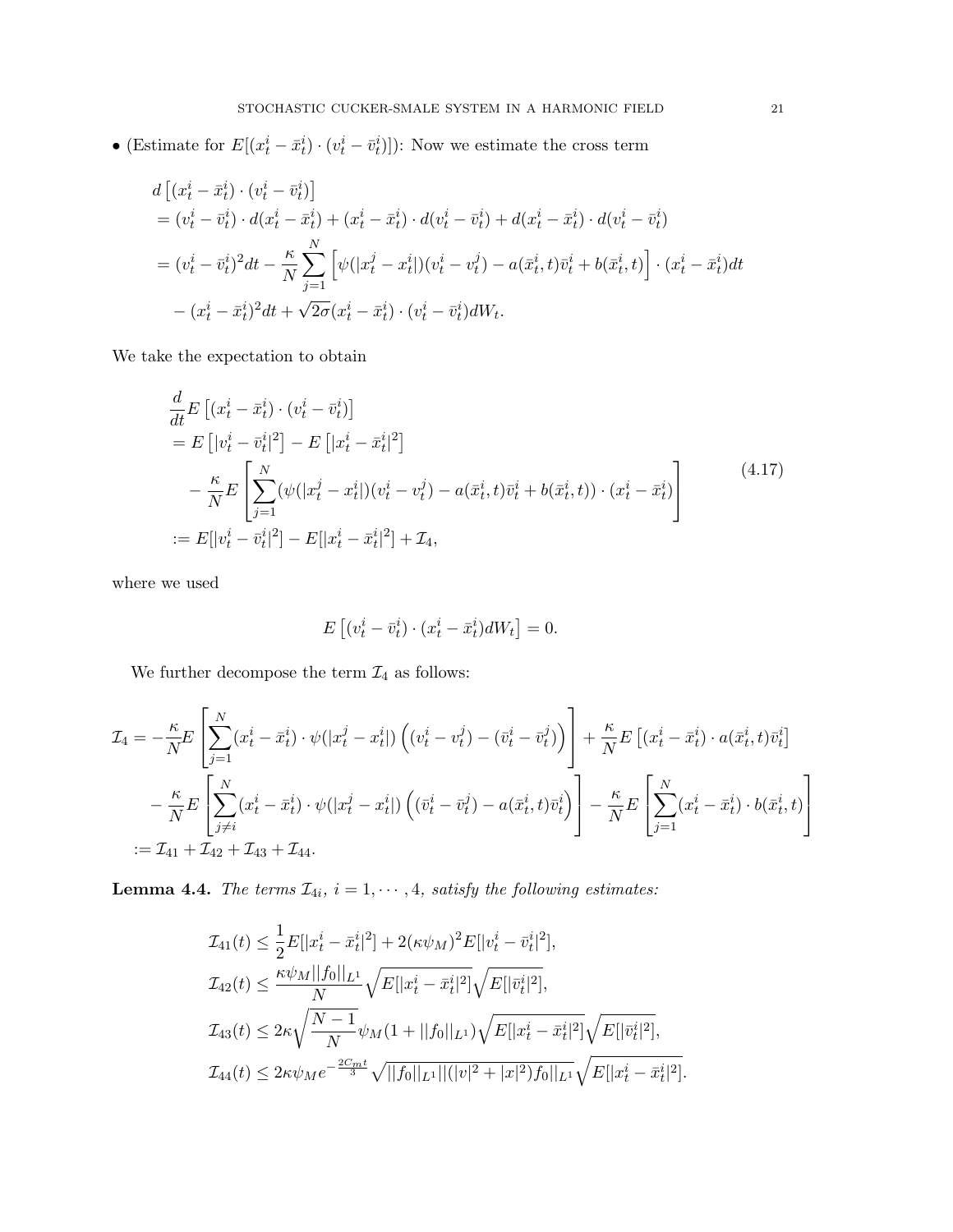*Proof.* Now we first estimate  $\mathcal{I}_{41}$  as follows:

$$
\mathcal{I}_{41} = -\frac{\kappa}{N} E[\sum_{j=1}^{N} (x_t^i - \bar{x}_t^i) \cdot \psi(|x_t^i - x_t^j|) \left( (v_t^i - v_t^j) - (\bar{v}_t^i - \bar{v}_t^j) \right)]
$$
\n
$$
\leq \frac{\kappa \psi_M}{N} \sum_{j=1}^{N} E\left[ |(x_t^i - \bar{x}_t^i) \cdot (v_t^i - \bar{v}_t^i)| + |(x_t^i - \bar{x}_t^i) \cdot (v_t^j - \bar{v}_t^j)| \right]
$$
\n
$$
\leq \kappa \psi_M \left[ \sqrt{E[|x_t^i - \bar{x}_t^i|^2]} \sqrt{E[|v_t^i - \bar{v}_t^i|^2]} + \sqrt{E[|x_t^i - \bar{x}_t^i|^2]} \sqrt{E[|v_t^i - \bar{v}_t^i|^2]} \right]
$$
\n
$$
\leq \kappa \psi_M \left[ \frac{1}{4\kappa \psi_M} E\left[ |x_t^i - \bar{x}_t^i|^2 \right] + \kappa \psi_M E\left[ |v_t^i - \bar{v}_t^i|^2 \right] + \frac{1}{4\kappa \psi_M} E\left[ |x_t^i - \bar{x}_t^i|^2 \right] + \kappa \psi_M E\left[ |v_t^i - \bar{v}_t^i|^2 \right] \right]
$$
\n
$$
\leq \frac{1}{2} E\left[ |x_t^i - \bar{x}_t^i|^2 \right] + 2(\kappa \psi_M)^2 E\left[ |v_t^i - \bar{v}_t^i|^2 \right],
$$

where we used the young equality.

Then we estimate  $\mathcal{I}_{42}$ :

$$
\mathcal{I}_{42} = \frac{\kappa}{N} E\left[ (x_t^i - \bar{x}_t^i) \cdot a(\bar{x}_t^i, t) \bar{v}_t^i \right] \le \frac{\kappa \psi_M ||f_0||_{L^1}}{N} \sqrt{E[|\bar{v}_t^i|^2]} \sqrt{E[|x_t^i - \bar{x}_t^i|^2]}.
$$

Next we use the same way to estimate  $\mathcal{I}_{43}$ . By [\(4.15\)](#page-19-0), we obtain

$$
\mathcal{I}_{43} = -\frac{\kappa}{N} E\left[\sum_{j=2}^{N} (x_t^i - \bar{x}_t^i) \cdot \Psi^j\right] \le \frac{\kappa}{N} \sqrt{E\left[|x_t^i - \bar{x}_t^i|^2\right]} \sqrt{E\left[\left|\sum_{j=2}^{N} \Psi^j\right|^2\right]}
$$
  

$$
\le \frac{\kappa \sqrt{N-1}}{N} \sqrt{E\left[|x_t^i - \bar{x}_t^i|^2\right]} \sqrt{\sum_{j=2}^{N} E\left[|\Psi^j|^2\right]}
$$
  

$$
\le 2\kappa \sqrt{\frac{N-1}{N}} \psi_M(1 + ||f_0||_{L^1}) \sqrt{E\left[|x_t^i - \bar{x}_t^i|^2\right]} \sqrt{E\left[|\bar{v}_t^i|^2\right]}.
$$

Finally we estimate  $\mathcal{I}_{44}$ :

$$
|\mathcal{I}_{44}| = \left| \frac{\kappa}{N} E\left[\sum_{j=1}^{N} (x_t^i - \bar{x}_t^i) \cdot b(\bar{x}_t^i, t) \right] \right| \le \kappa \sqrt{E\left[ |b(\bar{x}_t^i, t)|^2 \right]} \sqrt{E\left[ |x_t^i - \bar{x}_t^i|^2 \right]}
$$
  

$$
\le 2\kappa \psi_M e^{-\frac{2C_m t}{3}} \sqrt{||f_0||_{L^1} ||(|v|^2 + |x|^2) f_0||_{L^1}} \sqrt{E[|x_t^i - \bar{x}_t^i|^2]}.
$$

Therefore we have

<span id="page-21-0"></span>
$$
\frac{d}{dt}E[(x_t^i - \bar{x}_t^i) \cdot (v_t^i - \bar{v}_t^i)] \le (1 + 2(\kappa \psi_M)^2)E[|v_t^i - \bar{v}_t^i|^2] - \frac{1}{2}E[|x_t^i - \bar{x}_t^i|^2] \n+ \left(\frac{\kappa \psi_M ||f_0||_{L^1}}{N} \sqrt{E[|\bar{v}_t^i|^2]} + 2\kappa \sqrt{\frac{N-1}{N}} \psi_M(1 + ||f_0||_{L^1}) \sqrt{E[|\bar{v}_t^i|^2]} \n+ 2\kappa \psi_M e^{-\frac{2C_m t}{3}} \sqrt{||f_0||_{L^1}||(|v|^2 + |x|^2) f_0||_{L^1}} \right) \sqrt{E[|x_t^i - \bar{x}_t^i|^2]}.
$$
\n(4.18)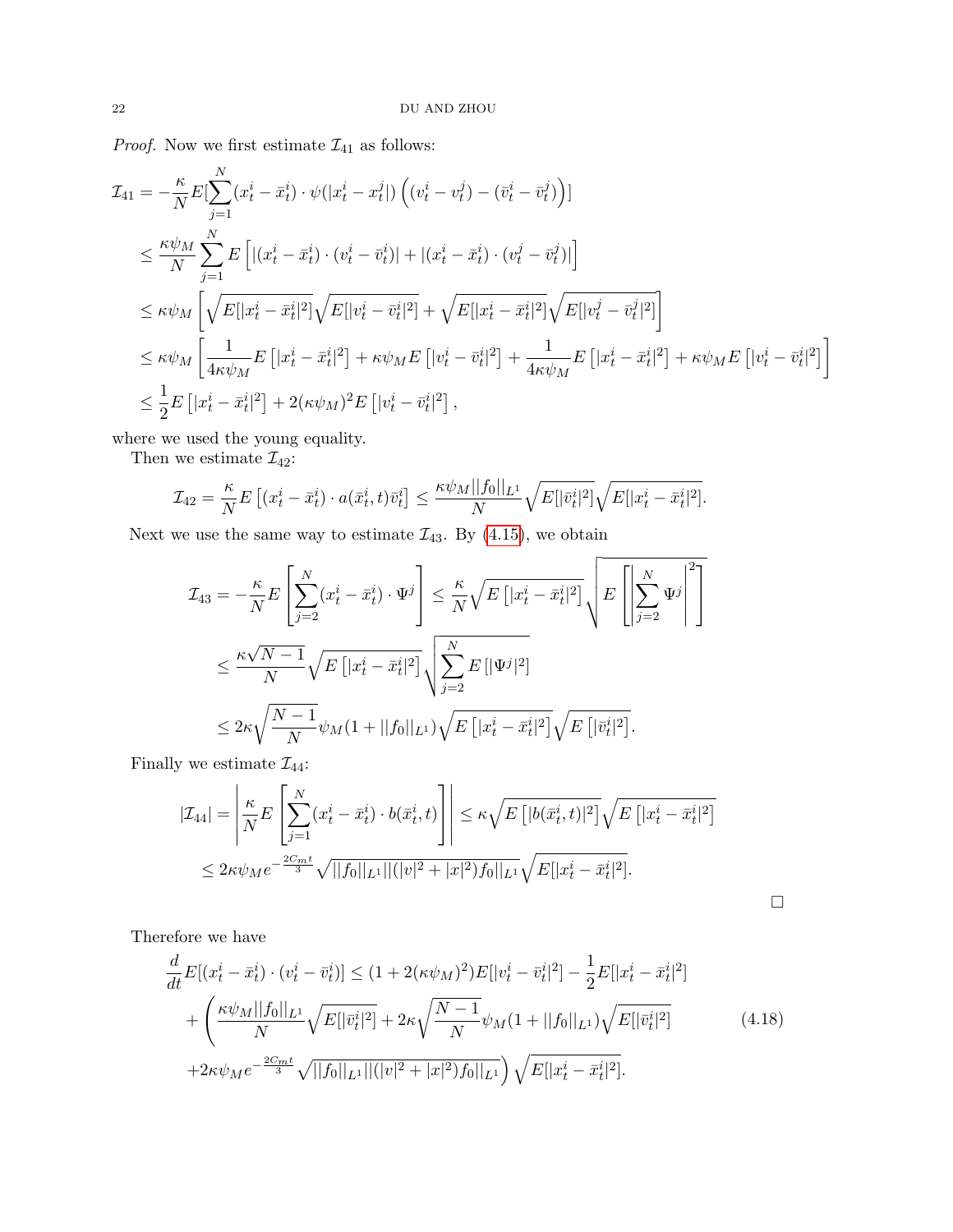Now we take a combination  $\frac{1}{2}(4.13) + \frac{1}{2}(4.16) + \epsilon(4.18)$  $\frac{1}{2}(4.13) + \frac{1}{2}(4.16) + \epsilon(4.18)$  $\frac{1}{2}(4.13) + \frac{1}{2}(4.16) + \epsilon(4.18)$  $\frac{1}{2}(4.13) + \frac{1}{2}(4.16) + \epsilon(4.18)$  $\frac{1}{2}(4.13) + \frac{1}{2}(4.16) + \epsilon(4.18)$  $\frac{1}{2}(4.13) + \frac{1}{2}(4.16) + \epsilon(4.18)$  to obtain

$$
\frac{d}{dt}E\left[\frac{1}{2}|x_t^i - \bar{x}_t^i|^2 + \frac{1}{2}|v_t^i - \bar{v}_t^i|^2 + \epsilon(x_t^i - \bar{x}_t^i) \cdot (v_t^i - \bar{v}_t^i)\right] \n\leq -(\kappa\psi_m - \sigma - (1 + 2(\kappa\psi_M)^2)\epsilon)E[|v_t^i - \bar{v}_t^i|^2] - \frac{\epsilon}{2}E[|x_t^i - \bar{x}_t^i|^2] \n+ \left[ \left( 2\kappa\psi_M(1 + ||f_0||_{L^1}) \sqrt{\frac{N-1}{N}} + \frac{\kappa\psi_M||f_0||_{L^1}}{N} + \kappa\psi_m \right) \sqrt{E[|\bar{v}_t^i|^2]} \n+ 2\kappa\psi_M\sqrt{||f_0||_{L^1}||(|v|^2 + |x|^2)f_0||_{L^1}}e^{-\frac{2C_m t}{3}} \right] \sqrt{E[|v_t^i - \bar{v}_t^i|^2]} \n+ \left[ \left( 2\kappa\psi_M(1 + ||f_0||_{L^1}) \sqrt{\frac{N-1}{N}} + \frac{\kappa\psi_M||f_0||_{L^1}}{N} \right) \sqrt{E[|\bar{v}_t^i|^2]} \n+ 2\kappa\psi_M\sqrt{||f_0||_{L^1}||(|v|^2 + |x|^2)f_0||_{L^1}}e^{-\frac{2C_m t}{3}} \right] \epsilon \sqrt{E[|x_t^i - \bar{x}_t^i|^2]}.
$$

We take  $\epsilon = \min\left\{\frac{\kappa \psi_m - \sigma}{2(1+2(\kappa \psi_m))}\right\}$  $\frac{\kappa\psi_m-\sigma}{2(1+2(\kappa\psi_M)^2)},\frac{1}{2}$  $\frac{1}{2}$  and by Lemma [4.2](#page-16-1) we get

$$
\frac{d}{dt}E\left[\frac{1}{2}|x_t^i - \bar{x}_t^i|^2 + \frac{1}{2}|v_t^i - \bar{v}_t^i|^2 + \epsilon(x_t^i - \bar{x}_t^i) \cdot (v_t^i - \bar{v}_t^i)\right] \n\leq -C_1 \left(E[|x_t^i - \bar{x}_t^i|^2] + E[|v_t^i - \bar{v}_t^i|^2]\right) \n+ C_2(e^{-\frac{2}{3}C_m t} + e^{-\frac{2}{3}C_* t})\sqrt{\left(E[|x_t^i - \bar{x}_t^i|^2] + E[|v_t^i - \bar{v}_t^i|^2]\right)}
$$

where  $C_1 = \min\{\frac{\epsilon}{2}$  $\frac{\epsilon}{2}, \frac{\kappa \psi_m - \sigma}{2}$  $\frac{n-\sigma}{2}$  and  $C_2$  depends on  $\kappa$ ,  $\psi_M$  and  $f_0$ . Since  $|\epsilon| < \frac{1}{2}$  $\frac{1}{2}$ , we have

$$
\frac{d}{dt}E\left[\frac{1}{2}|x_t^i - \bar{x}_t^i|^2 + \frac{1}{2}|v_t^i - \bar{v}_t^i|^2 + \epsilon(x_t^i - \bar{x}_t^i) \cdot (v_t^i - \bar{v}_t^i)\right] \n\le -\frac{4C_1}{3}E\left[\frac{1}{2}|x_t^i - \bar{x}_t^i|^2 + \frac{1}{2}|v_t^i - \bar{v}_t^i|^2 + \epsilon(x_t^i - \bar{x}_t^i) \cdot (v_t^i - \bar{v}_t^i)\right] \n+ \frac{4\sqrt{3}}{3}C_2(e^{-\frac{2}{3}C_m t} + e^{-\frac{2}{3}C_* t})\sqrt{E\left[\frac{1}{2}|x_t^i - \bar{x}_t^i|^2 + \frac{1}{2}|v_t^i - \bar{v}_t^i|^2 + \epsilon(x_t^i - \bar{x}_t^i) \cdot (v_t^i - \bar{v}_t^i)\right]}. \tag{4.19}
$$

We set

$$
Z(t) := E\left[\frac{1}{2}|x_t^i - \bar{x}_t^i|^2 + \frac{1}{2}|v_t^i - \bar{v}_t^i|^2 + \epsilon(x_t^i - \bar{x}_t^i) \cdot (v_t^i - \bar{v}_t^i)\right].
$$

Then, it follows from  $(4.19)$  that  $Z(t)$  satisfies

$$
\frac{dZ(t)}{dt} \le -\frac{4C_1}{3}Z(t) + \frac{4\sqrt{3}}{3}C_2(e^{-\frac{2}{3}C_m t} + e^{-\frac{2}{3}C_* t})\sqrt{Z(t)}.
$$

By the general Grönwall's inequality, we have

<span id="page-22-0"></span>
$$
Z(t) \le Ce^{-C_3 t},
$$

which means

$$
E[|x_t^i - \bar{x}_t^i|^2] + E[|v_t^i - \bar{v}_t^i|^2] \le Ce^{-C_3 t}
$$

for some general constants  $C$  and  $C_3$  depend on initial configuration,  $\psi$ ,  $\kappa$  and  $\sigma$ .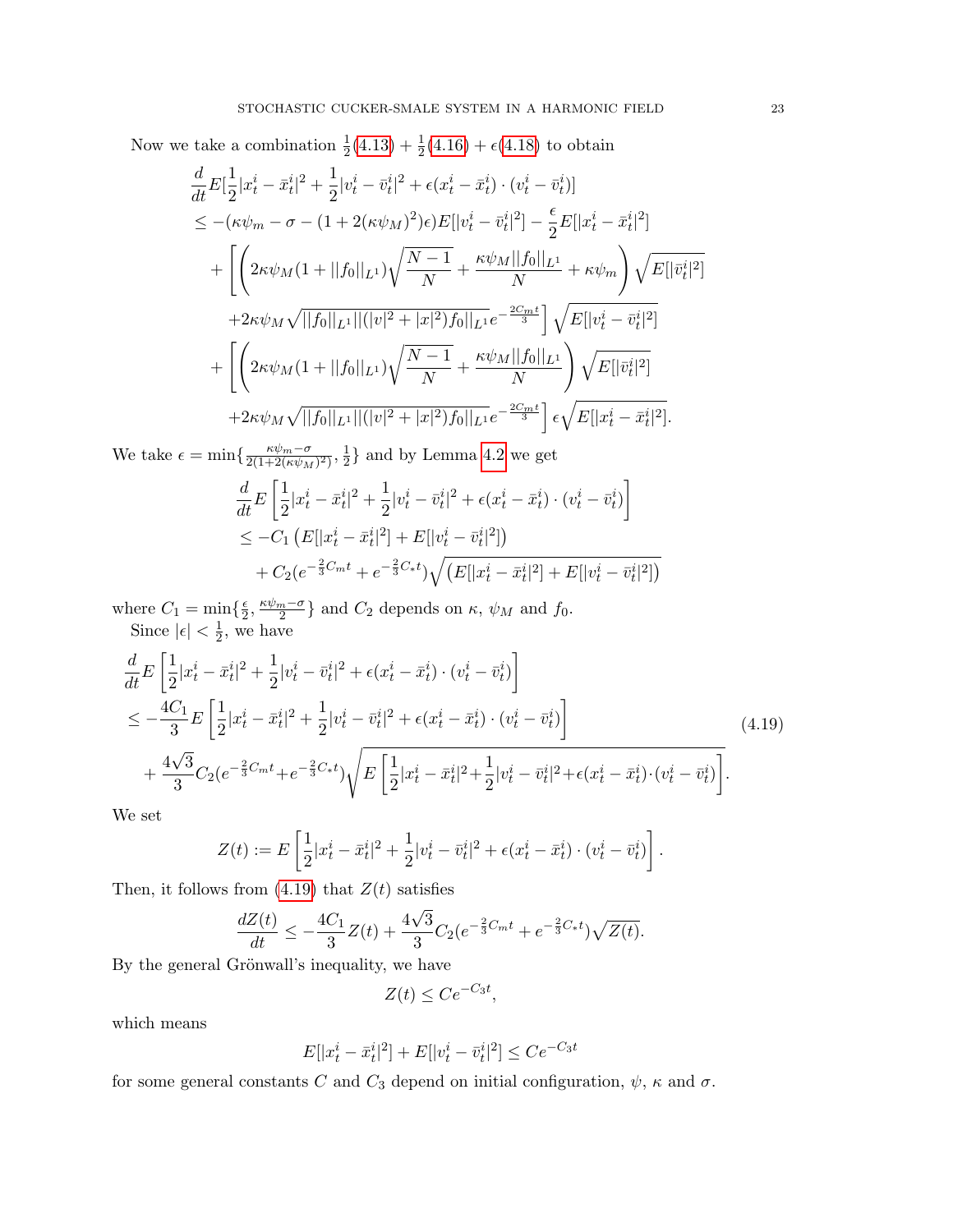4.2. Finite-in-time propagation of chaos. In this subsection, we state the local-in-time mean-field limit.

<span id="page-23-1"></span>**Theorem 4.2.** Suppose that the communication weight function  $\psi$ ,  $\kappa$ ,  $\sigma$  and initial configuration  $f_0$  satisfy the conditions: there exist positive constants  $\psi_m, \psi_M, C$  such that

$$
0 < \psi_m \le \psi \le \psi_M, \quad \kappa \psi_m \min\{||f_0||_{L^1}, 1\} > d\sigma, \quad \int_{\mathbb{R}^{2d}} (e^{C|v|^2} + x^2) f_0 dx dv < \infty
$$

and let  $(x_t^i, v_t^i)$  and  $(\bar{x}_t^i, \bar{v}_t^i, f)$  be the solution processes to the systems [\(4.1\)](#page-13-0) and [\(4.4\)](#page-14-0) respectively. Then, for any finite time interval  $[0, T]$  and  $N \geq 1$ , we have

$$
E[|x_t^i - \bar{x}_t^i|^2] + E[|v_t^i - \bar{v}_t^i|^2] \le \frac{C}{N^{e^{-Ct}}},
$$

where  $C$  is a general positive constant independent of  $N$ .

The local-in-time mean-field limit can be constructed by using a similar argument in Theorem 1.1 in [\[2\]](#page-26-11). Here we include some details for the sake of the reader.

*Proof.* • (Estimate for  $\frac{d}{dt}E\left[|x_t^i - \bar{x}_t^i|^2\right]$ ): By [\(4.13\)](#page-16-0), we have

<span id="page-23-0"></span>
$$
\frac{d}{dt}E[|x_t^i - \bar{x}_t^i|^2] = 2E[(x_t^i - \bar{x}_t^i) \cdot (v_t^i - \bar{v}_t^i)].\tag{4.20}
$$

• (Re-estimate for  $\frac{d}{dt}E\left[|v_t^i - \bar{v}_t^i|^2\right]$ ): By [\(4.14\)](#page-17-0), we have

$$
\frac{d}{dt} E\left[ |v_t^i - \bar{v}_t^i|^2 \right] \n= -\frac{2\kappa}{N} E\left[ \sum_{j=1}^N (v_t^i - \bar{v}_t^i) \cdot \left( \psi(|x_t^j - x_t^i|)(v_t^i - v_t^j) - a(\bar{x}_t^i, t)\bar{v}_t^i + b(\bar{x}_t^i, t) \right) \right] \n+ 2\sigma E\left[ |v_t^i - \bar{v}_t^i|^2 \right] - 2E\left[ (x_t^i - \bar{x}_t^i)(v_t^i - \bar{v}_t^i) \right] \n:= \mathcal{I}_3 + 2\sigma E\left[ |v_t^i - \bar{v}_t^i|^2 \right] - 2E\left[ (x_t^i - \bar{x}_t^i) \cdot (v_t^i - \bar{v}_t^i) \right].
$$

Here we re-decompose the term  $\mathcal{I}_3$  as follows:

$$
\mathcal{I}_3 = -\frac{2\kappa}{N} E\left[\sum_{j=1}^N (v_t^i - \bar{v}_t^i) \cdot \left(\psi(|x_t^j - x_t^i|)(v_t^i - v_t^j) - \psi(|\bar{x}_t^j - \bar{x}_t^i|)(\bar{v}_t^i - \bar{v}_t^j)\right)\right] \n+ \frac{2\kappa}{N} E\left[(v_t^i - \bar{v}_t^i) \cdot \left(0 - \psi * f(\bar{x}_t^j, \bar{v}_t^i)\right)\right] \n- \frac{2\kappa}{N} E\left[\sum_{j \neq i}^N (v_t^i - \bar{v}_t^i) \cdot \left(\psi(|\bar{x}_t^j - \bar{x}_t^i|)(\bar{v}_t^i - \bar{v}_t^j) - \psi * f(\bar{x}_t^j, \bar{v}_t^i)\right)\right] \n:= \mathcal{I}_{3a} + \mathcal{I}_{3b} + \mathcal{I}_{3c}.
$$

Similar to [\[2\]](#page-26-11), we conclude that given  $T > 0$ , there exists  $C > 0$  such that

$$
\mathcal{I}_{3a} \leq C(1+r)\mathfrak{L}(t) + Ce^{-r},
$$
  

$$
\mathcal{I}_{3b} \leq \frac{C}{N}\sqrt{\mathfrak{L}(t)}
$$

for all  $r > 0$  and all  $0 \le t \le T$ .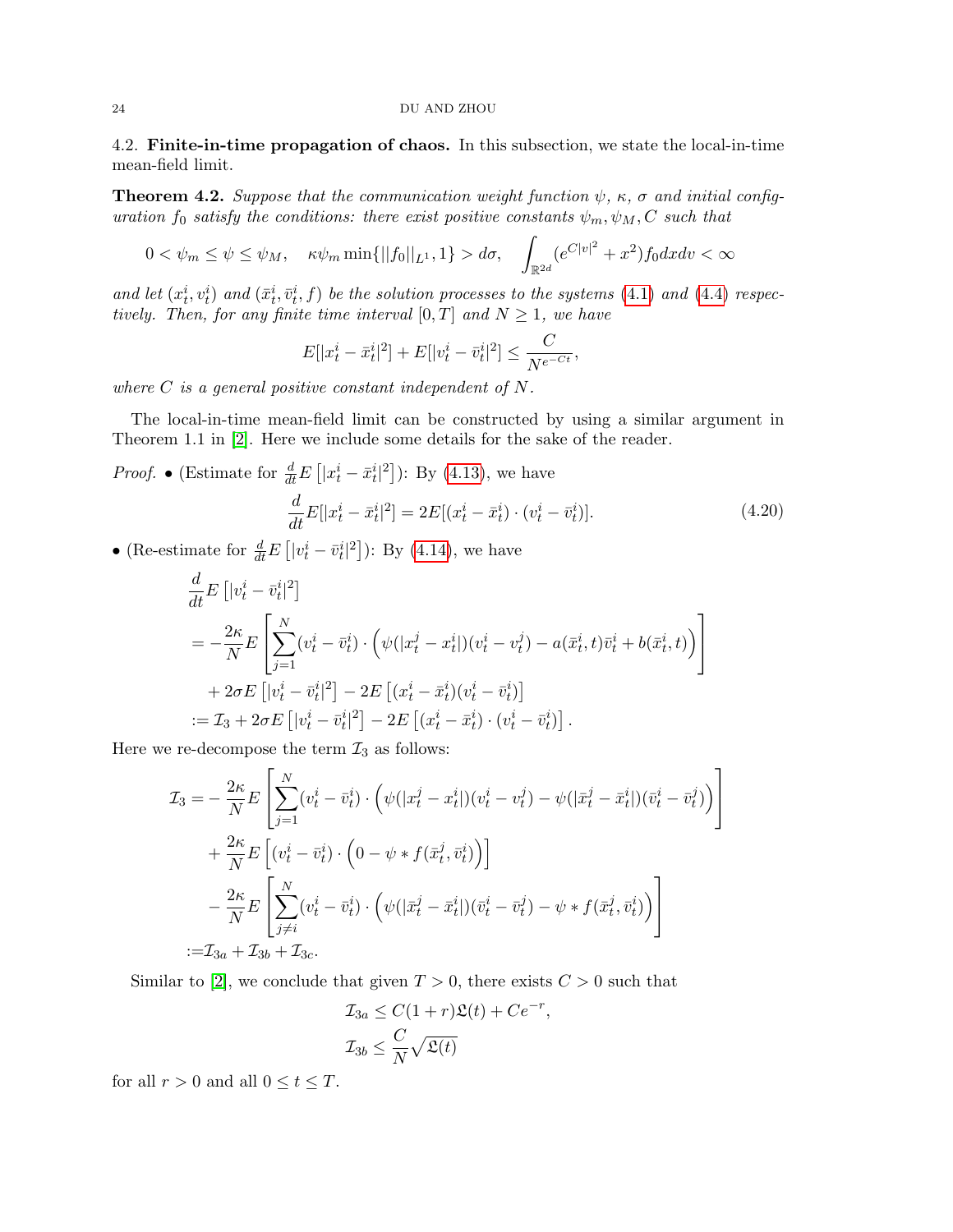The term  $\mathcal{I}_{3b}$  can be treated as follows by a law of large numbers argument. By symmetry that the quantity is independent of the label i, we assume that  $i = 1$ . We start by applying that Cauchy-Schwartz inequality to obtain

$$
\mathcal{I}_{3c} \leq \frac{1}{N} \sqrt{E[|v_t^i - \bar{v}_t^i|^2]} \sqrt{E\left[\left(\sum_{j=2}^N Y^j\right)^2\right]},
$$

where  $Y^j = \psi(|\bar{x}_t^j - \bar{x}_t^i|)(\bar{v}_t^i - \bar{v}_t^j)$  $\psi_t^j$ ) –  $\psi * f(\bar{x}_t^j)$  $(t, \bar{v}_t^i)$  for  $j \geq 2$ . Note that for  $j \neq k$ , by independence of the N process  $(\bar{x}_t^i, \bar{v}_t^i)$  and the same probability distribution f, we have  $E[Y^j \cdot Y^i] = 0$ . Then

$$
\mathcal{I}_{3c} \leq \frac{1}{N} \sqrt{E[|v_t^i - \bar{v}_t^i|^2]} \sqrt{E\left[\left(\sum_{j=2}^N Y^j\right)^2\right]}
$$
  

$$
\leq \frac{1}{N} \sqrt{E[|v_t^i - \bar{v}_t^i|^2]} \sqrt{(N-1)E[|Y^2|^2]}
$$
  

$$
\leq \frac{C}{\sqrt{N}} \sqrt{\mathfrak{L}(t)}.
$$

Hence, we have

$$
\frac{d}{dt}E[|v_t^i - \bar{v}_t^i|^2] = -\frac{2\kappa}{N}E\left[\sum_{j=1}^N (v_t^i - \bar{v}_t^i) \cdot \left(\psi(|x_t^j - x_t^i|)(v_t^i - v_t^j) - a(\bar{x}_t^i, t)\bar{v}_t^i + b(\bar{x}_t^i, t)\right)\right] \n+ 2\sigma E[|v_t^i - \bar{v}_t^i|^2] - 2E[(x_t^i - \bar{x}_t^i) \cdot (v_t^i - \bar{v}_t^i)] \n\leq 2\sigma E[|v_t^i - \bar{v}_t^i|^2] - 2E[(x_t^i - \bar{x}_t^i) \cdot (v_t^i - \bar{v}_t^i)] + C(1+r)\mathfrak{L}(t) + Ce^{-r} + \frac{C\sqrt{\mathfrak{L}(t)}}{\sqrt{N}}.
$$
\n(4.21)

• (Re-estimate for  $\frac{d}{dt}E[(x_t^i - \bar{x}_t^i) \cdot (v_t^i - \bar{v}_t^i)]$ ): By [\(4.17\)](#page-20-0), we have

<span id="page-24-0"></span>
$$
\frac{d}{dt}E[(x_t^i - \bar{x}_t^i) \cdot (v_t^i - \bar{v}_t^i)] = E[|v_t^i - \bar{v}_t^i|^2] - E[|x_t^i - \bar{x}_t^i|^2] \n- \frac{\kappa}{N} E[\sum_{j=1}^N (\psi(|x_t^j - x_t^i|)(v_t^i - v_t^j) - a(\bar{x}_t^i, t)\bar{v}_t^i + b(\bar{x}_t^i, t)) \cdot (x_t^i - \bar{x}_t^i)] \n:= E[|v_t^i - \bar{v}_t^i|^2] - E[|x_t^i - \bar{x}_t^i|^2] + \mathcal{I}_4
$$

and now we re-decompose the term  $\mathcal{I}_4$  as follows:

$$
\mathcal{I}_4 = -\frac{\kappa}{N} E \left[ \sum_{j=1}^N (x_t^i - \bar{x}_t^i) \cdot (\psi(|x_t^j - x_t^i|)(v_t^i - v_t^j) - \psi(|\bar{x}_t^j - \bar{x}_t^i|)(\bar{v}_t^i - \bar{v}_t^j)) \right] \n+ \frac{\kappa}{N} E[(x_t^i - \bar{x}_t^i) \cdot (0 - \psi * f(\bar{x}_t^j, \bar{v}_t^i))] - \frac{\kappa}{N} E \left[ \sum_{j \neq i}^N (x_t^i - \bar{x}_t^i) \cdot (\psi(|\bar{x}_t^j - \bar{x}_t^i|)(\bar{v}_t^i - \bar{v}_t^j) - \psi * f(\bar{x}_t^j, \bar{v}_t^i)) \right] \n:= \mathcal{I}_{4a} + \mathcal{I}_{4b} + \mathcal{I}_{4c}.
$$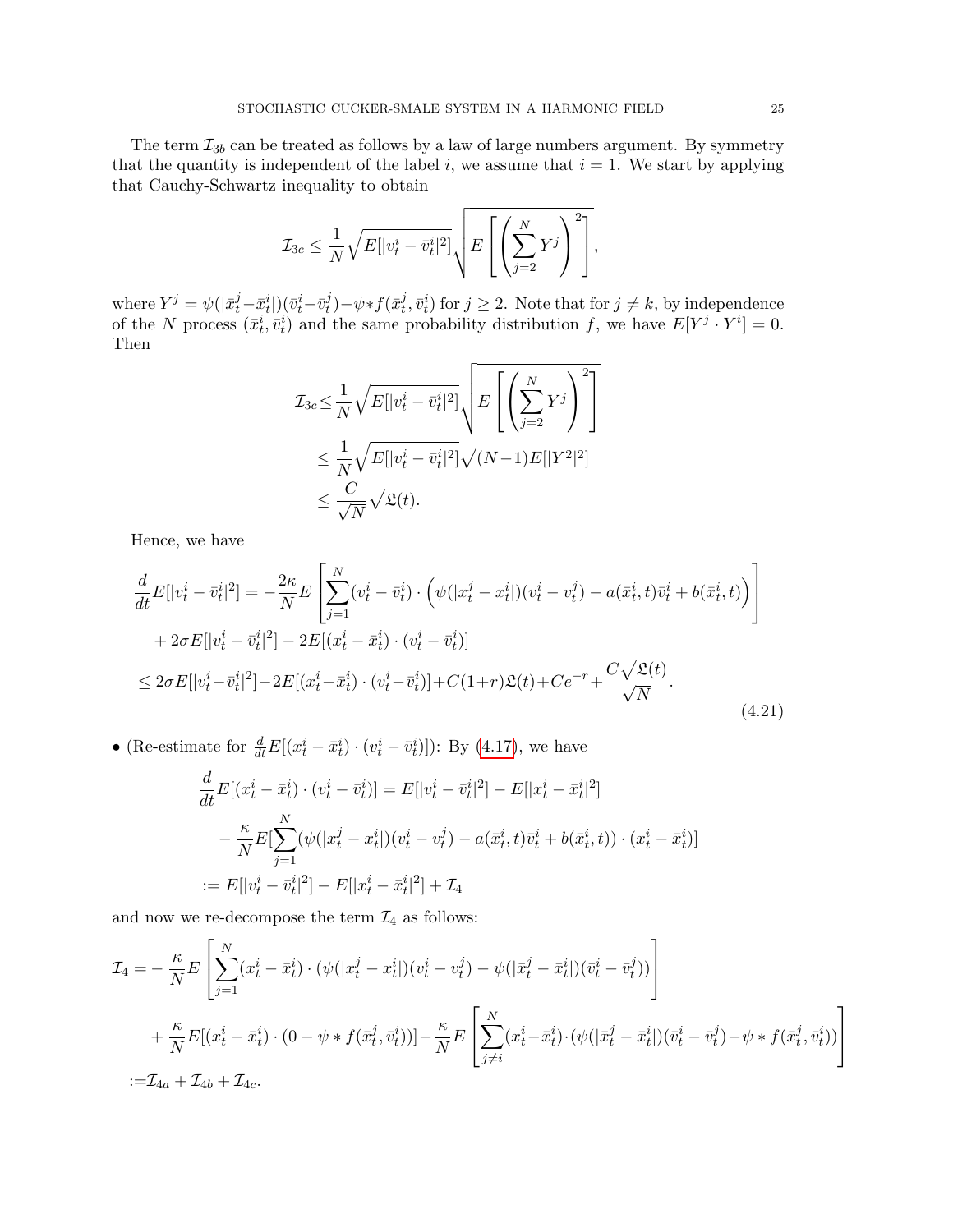Then we get the following estimate

$$
\frac{d}{dt}E[(x_t^i - \bar{x}_t^i) \cdot (v_t^i - \bar{v}_t^i)]
$$
\n
$$
\leq E[|v_t^i - \bar{v}_t^i|^2] - E[|x_t^i - \bar{x}_t^i|^2] + C(1+r)\mathfrak{L}(t) + Ce^{-r} + \frac{C}{\sqrt{N}}\sqrt{\mathfrak{L}(t)}.
$$
\n(4.22)

Combining  $(4.20)$ ,  $(4.21)$  and  $(4.22)$ , we have

$$
\frac{d}{dt}\tilde{\mathfrak{L}}(t) \leq C(1+r)\mathfrak{L}(t) + Ce^{-r} + \frac{C}{\sqrt{N}}\sqrt{\mathfrak{L}(t)}
$$

$$
\leq C(1+r)\tilde{\mathfrak{L}}(t) + Ce^{-r} + \frac{C}{N}.
$$

Therefore, by the proof of Theorem 1.1 in [\[2\]](#page-26-11) we prove that

$$
\tilde{\mathfrak{L}}(t) \leq C N^{-e^{-Ct}},
$$

which is equivalent to

$$
\mathfrak{L}(t) \leq C N^{-e^{-Ct}}
$$

for  $0 \leq t \leq T$ .

4.3. Uniform-in-time mean-field limit. We are now ready to state the main result for this section:

**Theorem 4.3.** Suppose that the communication weight function  $\psi, \kappa, \sigma$  and initial configuration  $f_0$  satisfy the conditions: there exist positive constants  $\psi_m, \psi_M, C$  such that

$$
0 < \psi_m \le \psi \le \psi_M, \quad \kappa \psi_m \min\{||f_0||_{L^1}, 1\} > d\sigma, \quad \int_{\mathbb{R}^{2d}} (e^{C|v|^2} + x^2) f_0 dx dv < \infty
$$

and let  $(x_t^i, v_t^i)$  and  $(\bar{x}_t^i, \bar{v}_t^i, f)$  be the solution processes to the systems [\(4.1\)](#page-13-0) and [\(4.4\)](#page-14-0) respectively. Then we have

$$
\overline{\lim}_{N \to +\infty} \sup_{0 \le t < +\infty} (E[|x_t^i - \bar{x}_t^i|^2] + E[|v_t^i - \bar{v}_t^i|^2]) = 0.
$$

Proof. We can prove this theorem by a contradiction argument. Suppose that

$$
\overline{\lim}_{N \to +\infty} \sup_{0 \le t < +\infty} (E[|x_t^i - \bar{x}_t^i|^2] + E[|v_t^i - \bar{v}_t^i|^2]) = D_1 > 0. \tag{4.23}
$$

By Theorem [4.1,](#page-16-2) we choose a constant  $T_0$  such that, for any N

$$
\sup_{T_0 \le t < +\infty} (E[|x_t^i - \bar{x}_t^i|^2] + E[|v_t^i - \bar{v}_t^i|^2]) \le C e^{-C_m T_0} \le \frac{D_1}{2}.\tag{4.24}
$$

Combining  $(4.23)$  and  $(4.24)$ , we know

$$
\varlimsup_{N\to+\infty}\sup_{0\leq T\leq T_0}(E[|x_t^i-\bar{x}_t^i|^2]+E[|v_t^i-\bar{v}_t^i|^2])=D_1,
$$

which contradicts to Theorem [4.2.](#page-23-1) Therefore, we conclude  $D_1 = 0$ .

<span id="page-25-2"></span><span id="page-25-1"></span>

5. Acknowledgment

This work is supported by Natural Science Foundation of China No.12001097 and Fundamental Research Funds for the Central Universities. The first author would like to express the gratitude to Professor Seung-Yeal Ha from Seoul National University for taking her into this research area.

<span id="page-25-0"></span>